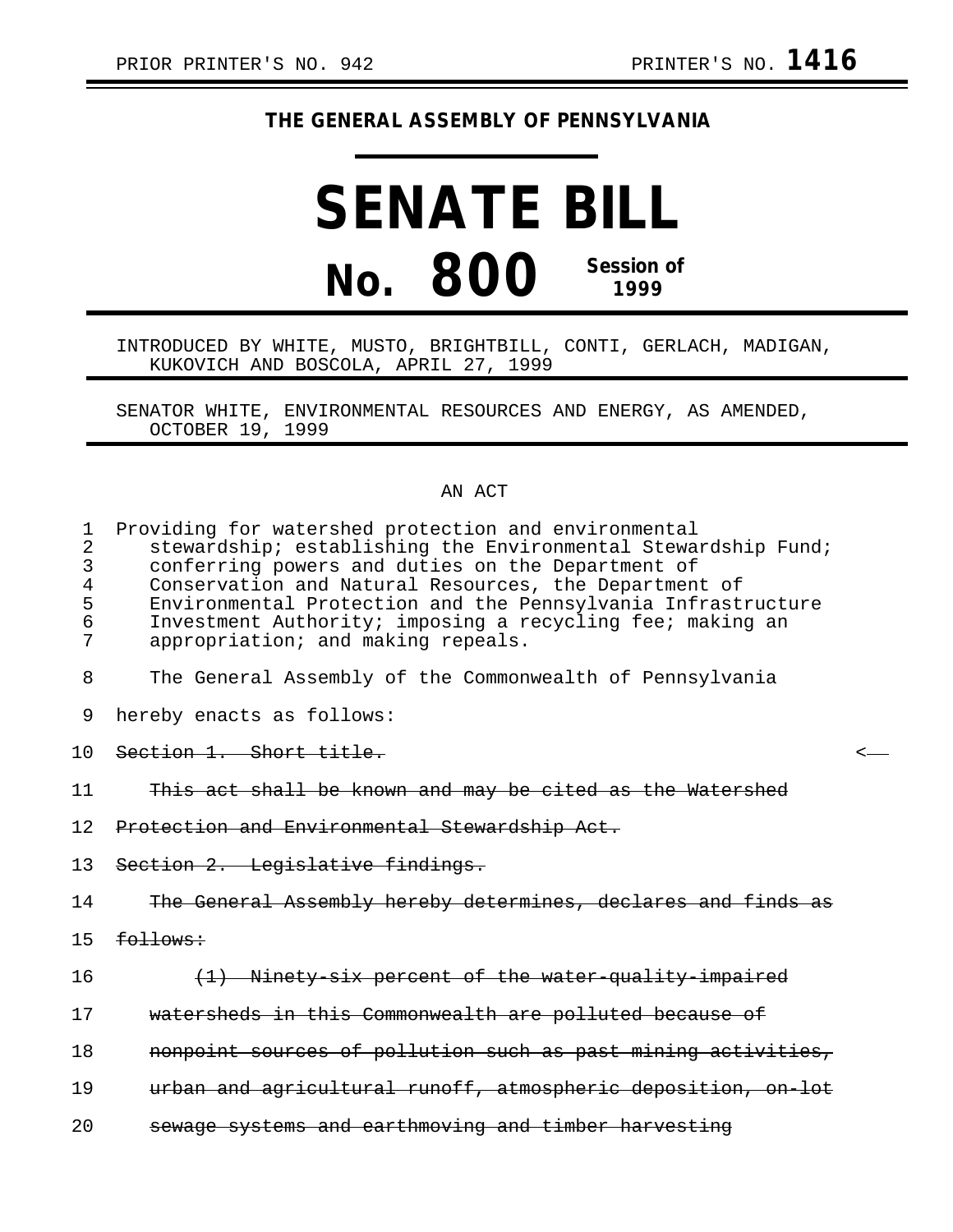1 activities.

| $\overline{2}$ | (2) The Commonwealth continues to have unmet needs in         |
|----------------|---------------------------------------------------------------|
| 3              | the area of water and sewer infrastructure. New and improved  |
| 4              | water sources, treatment and distribution systems are         |
| 5              | necessary for public drinking water supplies.                 |
| 6              | (3) The Commonwealth owns approximately 2.4 million           |
| 7              | acres of State park and State forest lands and many of these  |
| 8              | lands suffer from past environmental problems including       |
| 9              | unreclaimed mines, acid mine drainage and abandoned oil and   |
| 10             | gas wells.                                                    |
| 11             | (4) Open space, greenways, trails, river corridors, fish      |
| 12             | and wildlife habitats, parks and recreation areas and scenic  |
| 13             | environments protect the environment, conserve natural        |
| 14             | resources and add value to communities.                       |
| 15             | (5) State programs and State funding should provide           |
| 16             | maximum flexibility for elected county and municipal          |
| 17             | government officials to identify, prioritize and address      |
| 18             | local environmental concerns.                                 |
| 19             | (6) Land use solutions must be voluntary and driven by        |
| 20             | <del>local initiative.</del>                                  |
| 21             | (7) Respecting the Commonwealth's tradition of local          |
| 22             | government, the 21st Century Environment Commission organized |
| 23             | by the Governor urges strengthening the ability and authority |
| 24             | of community officials to plan their growth.                  |
| 25             | (8) Legislation is necessary to provide incentives to         |
| 26             | local governments to implement sound land use practices to    |
| 27             | further encourage the preservation of open space, clean and   |
| 28             | protect watersheds, improve recreational opportunities,       |
| 29             | protect natural areas and habitats and address existing       |
| 30             | environmental problems.                                       |
|                | 19990S0800B1416<br>$-2-$                                      |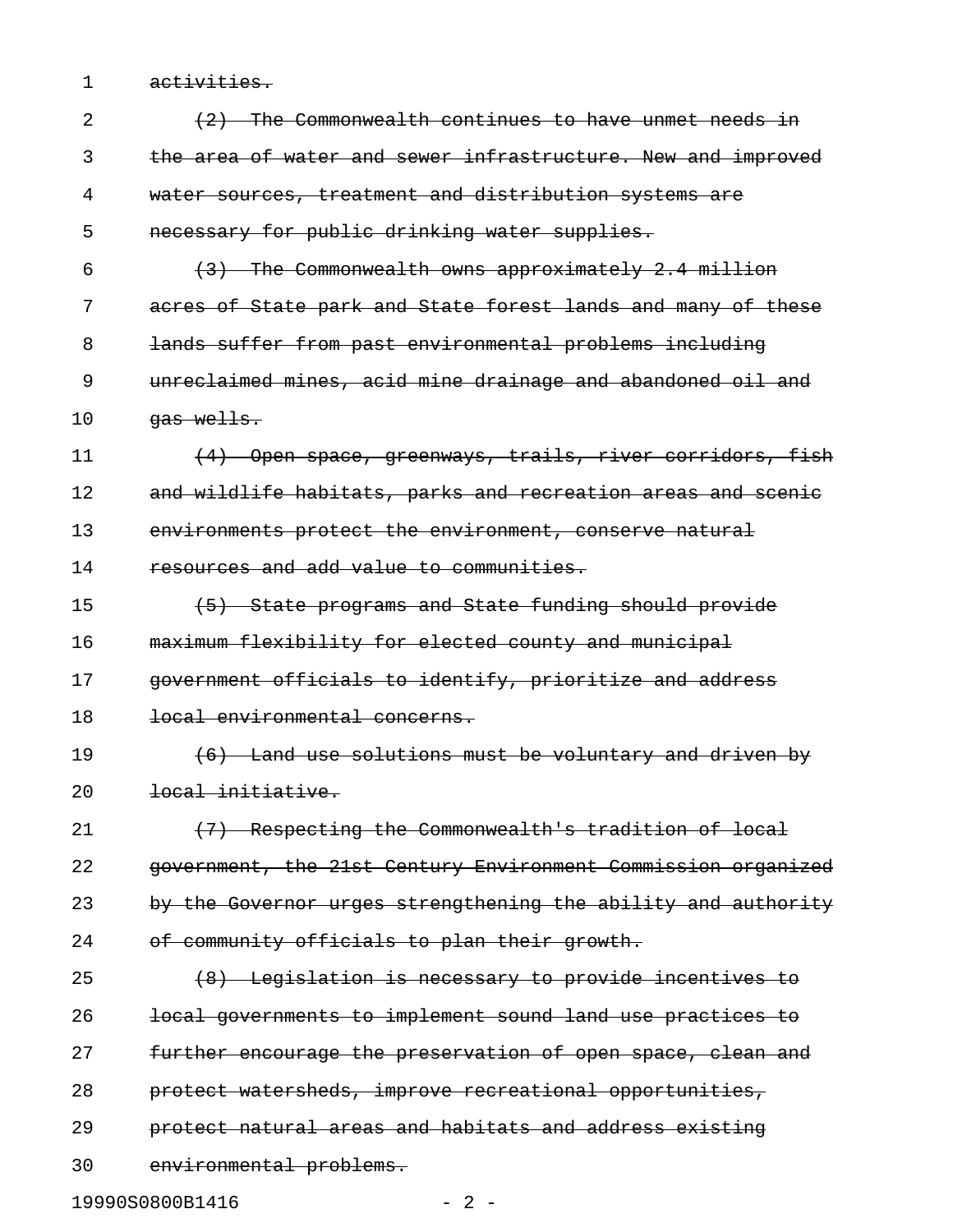1 Section 3. Definitions.

| 2  | The following words and phrases when used in this act shall      |
|----|------------------------------------------------------------------|
| 3  | have the meanings given to them in this section unless the       |
| 4  | context clearly indicates otherwise:                             |
| 5  | "Acquisition." The purchase, or lease with an option to          |
| 6  | purchase, of land, easements or buildings for public parks,      |
| 7  | conservation, historical or recreation uses.                     |
| 8  | "Authority." The Pennsylvania Infrastructure Investment          |
| 9  | Authority.                                                       |
| 10 | "Authorized organization." An entity involved in research,       |
| 11 | restoration, rehabilitation, planning, acquisition, development, |
| 12 | education or other activities, which furthers the protection,    |
| 13 | enhancement, conservation, preservation or enjoyment of this     |
| 14 | Commonwealth's environmental, conservation, recreation or        |
| 15 | similar resources. The organization must be a tax exempt         |
| 16 | institution under section 501(c)(3) of the Internal Revenue Code |
| 17 | of 1986 (Public Law 99 154, 26 U.S.C. § 501(c)(3)) and           |
| 18 | registered with the Bureau of Charitable Organizations or an     |
| 19 | educational institution involved in these authorized activities. |
| 20 | "Departments." The Department of Conservation and Natural        |
| 21 | Resources and the Department of Environmental Protection of the  |
| 22 | Commonwealth.                                                    |
| 23 | "Development." New construction, improvement, alteration or      |
| 24 | renovation required for and compatible with the physical         |
| 25 | development or improvement of land or buildings.                 |
| 26 | "Environmental department." The Department of Environmental      |
| 27 | Protection of the Commonwealth.                                  |
| 28 | "Fund." The Environmental Stewardship Fund established in        |
| 29 | section 4.                                                       |
| 30 | "Planning." The preparation of park, recreation and open         |

19990S0800B1416 - 3 -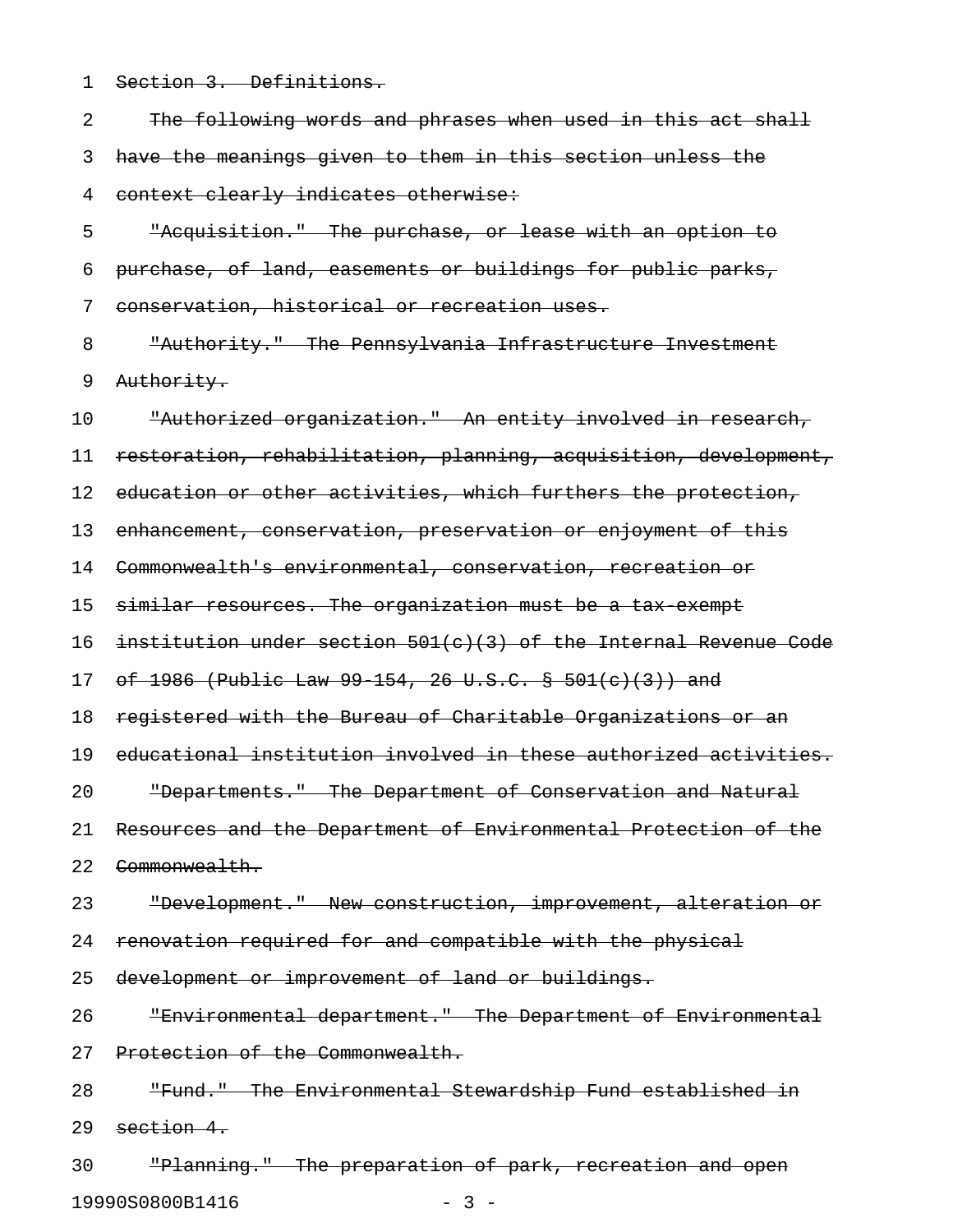1 space plans, river corridor and watershed plans, master site 2 development plans, feasibility studies, natural areas studies 3 and inventories, greenways and trail plans, maintenance 4 management plans, conservation plans, zoning plans, land use 5 plans, environmental management plans and research or education 6 documents, useful in assisting municipalities, Commonwealth 7 agencies, conservation districts, watershed organizations and 8 authorized organizations in developing a strategy for 9 environmental improvement, natural resource management, park and 10 recreation development and land conservation. 11 "Rehabilitation and repair." Restoration or renovation of 12 facilities or conditions of existing public conservation and 13 recreation resources. The term excludes routine maintenance. 14 "Sound land use practices." Practices that are generally 15 consistent with the inventory of land use practices published by 16 the Governor's Center for Local Government Services in the 17 Department of Community and Economic Development. The inventory 18 of practices should promote regional cooperation, seek to 19 minimize the impact on the environment, open space and farmland 20 and encourage development in previously developed areas or in 21 locally designated growth areas. 22 "Technical assistance." Provision of financial grants and 23 professional services. The term includes, publications, 24 research, video tapes, workshops, meetings, phone consultation 25 and written and electronic communication. 26 Thatershed organization." An entity recognized by either or 27 both of the Department of Conservation and Natural Resources and 28 the Department of Environmental Protection and established by 29 volunteer community members to promote local watershed 30 conservation efforts in an identified watershed. 19990S0800B1416 - 4 -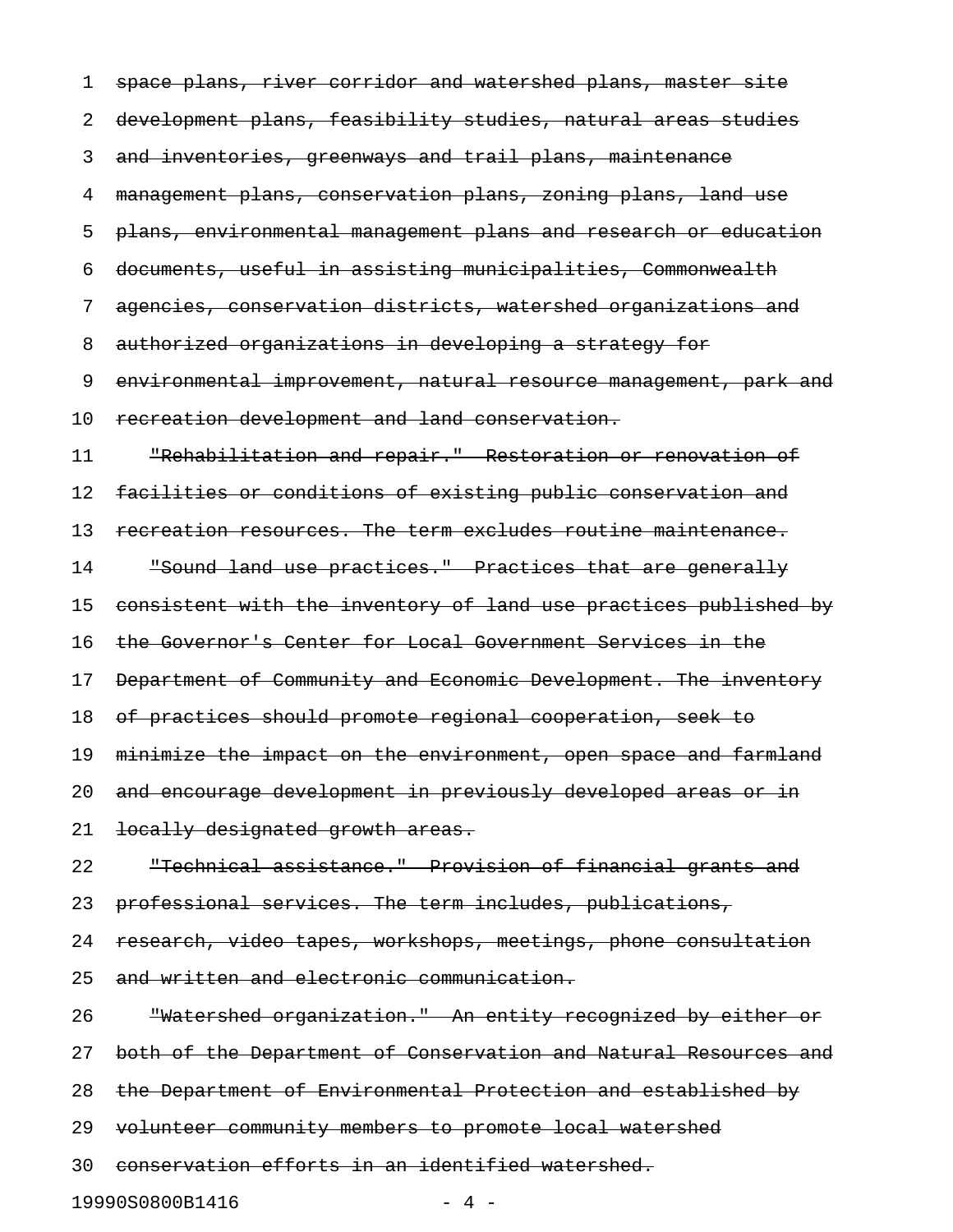| 1  | Section 4. Fund.                                                 |
|----|------------------------------------------------------------------|
| 2  | (a) Establishment. There is established a special fund in        |
| 3  | the State Treasury, to be known as the Environmental Stewardship |
| 4  | Fund, which shall be administered by the Department of           |
| 5  | Environmental Protection.                                        |
| 6  | $(b)$ Sources.                                                   |
| 7  | (1) Money appropriated by the General Assembly, interest         |
| 8  | earned by the fund, penalties, and money received from the       |
| 9  | Federal Government or other sources shall be deposited in the    |
| 10 | fund. The General Assembly may appropriate up to \$55,000,000    |
| 11 | annually from the General Fund.                                  |
| 12 | (2) For a period of five years from the effective date           |
| 13 | of this act, the fund may receive money, upon approval of the    |
| 14 | Governor, from the Recycling Fund and the Hazardous Sites        |
| 15 | Cleanup Fund. The combined total of appropriations from these    |
| 16 | two funds for the program shall not exceed \$30,000,000          |
| 17 | annually.                                                        |
| 18 | (c) Appropriation. The money in the fund is hereby               |
| 19 | appropriated, upon approval of the Governor, to the departments  |
| 20 | and the authority for the purpose of implementing the provisions |
| 21 | of this act.                                                     |
| 22 | (d) Allocation. It is the intent of the General Assembly         |
| 23 | that the money appropriated in subsection (c) be allocated       |
| 24 | annually as follows: 34% to the Department of Conservation and   |
| 25 | Natural Resources; 41% to the Department of Environmental        |
| 26 | Protection and 25% to the authority.                             |
| 27 | Section 5. Agencies.                                             |
| 28 | (a) The Department of Conservation and Natural Resources.        |
| 29 | The Department of Conservation and Natural Resources shall       |
| 30 | utilize money it receives from the fund for the following        |

19990S0800B1416 - 5 -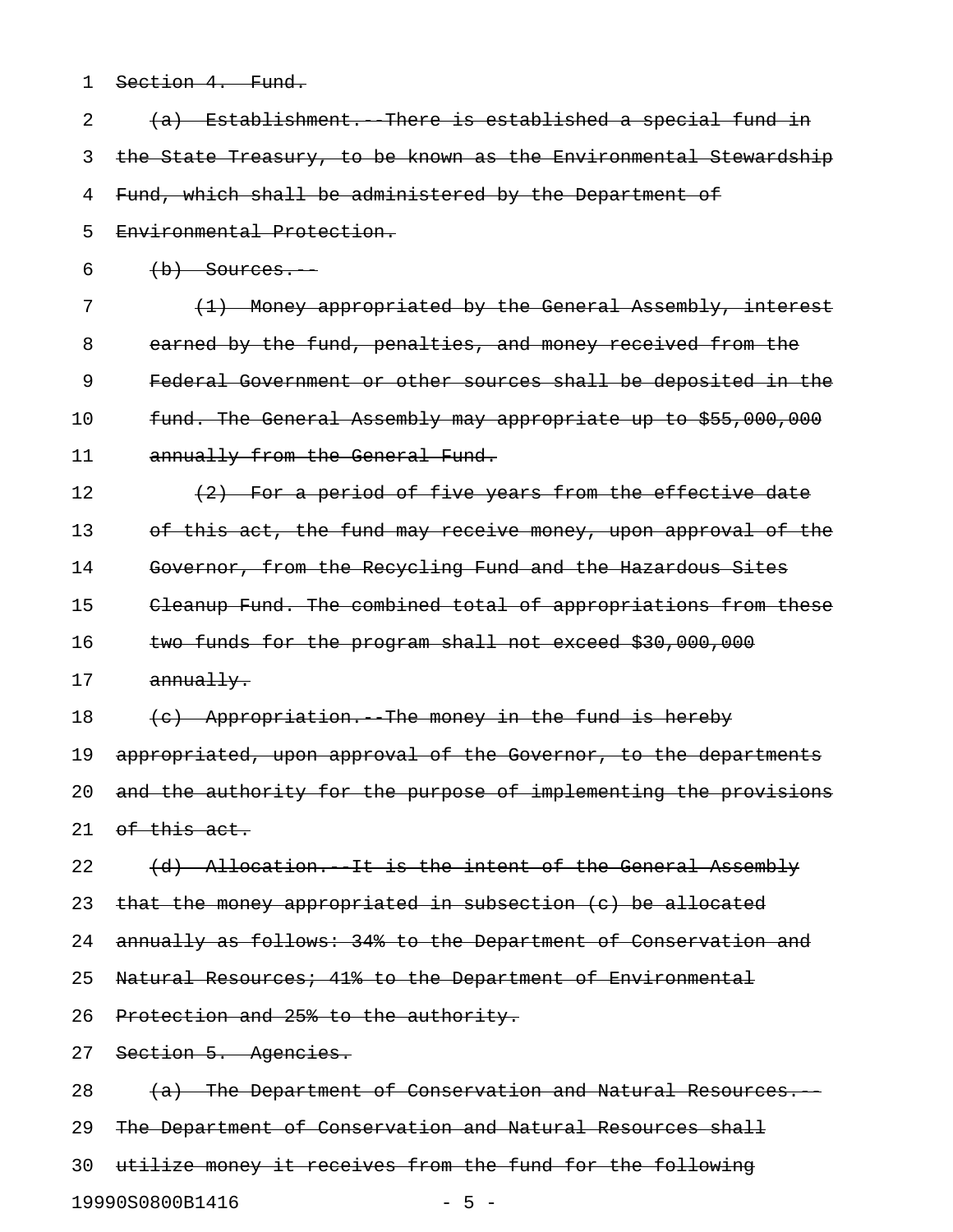1 purposes:

| 2  | (1) Rehabilitation, repair and development of State park      |
|----|---------------------------------------------------------------|
| 3  | and State forest lands and facilities and the acquisition of  |
| 4  | interior holdings and other land which the Department of      |
| 5  | Conservation and Natural Resources determines will protect or |
| 6  | enhance State parks and State forests.                        |
| 7  | (2) Grants to municipalities, conservation districts and      |
| 8  | authorized organizations for the purpose of planning,         |
| 9  | education, acquisition, development, rehabilitation and       |
| 10 | repair of greenways, trails, open space, natural areas, river |
| 11 | corridors, watersheds, community parks and recreation         |
| 12 | facilities; community conservation and beautification         |
| 13 | projects; forest conservation; and other conservation         |
| 14 | purposes. Grant moneys may also be used for the acquisition   |
| 15 | of farmland for the above stated purposes. Priority in the    |
| 16 | consideration of grant awards and other incentives shall be   |
| 17 | given to projects which support sound land use practices.     |
| 18 | (3) Grants to municipalities and authorized                   |
| 19 | organizations for purposes of research, planning, inventories |
| 20 | and technical assistance, intended to protect and conserve    |
| 21 | the biological diversity of this Commonwealth.                |
| 22 | (b) The Department of Environmental Protection.               |
| 23 | (1) The Department of Environmental Protection shall          |
| 24 | utilize money it receives from the fund for the following     |
| 25 | purposes:                                                     |
| 26 | $(i)$ To implement acid mine drainage abatement and           |
| 27 | eleanup efforts and plug abandoned and orphan oil and gas     |
| 28 | $w$ ells.                                                     |
| 29 | (ii) To provide funding for technical assistance and          |
| 30 | financial incentives to facilitate remining.                  |
|    | 19990S0800B1416<br>$-6-$                                      |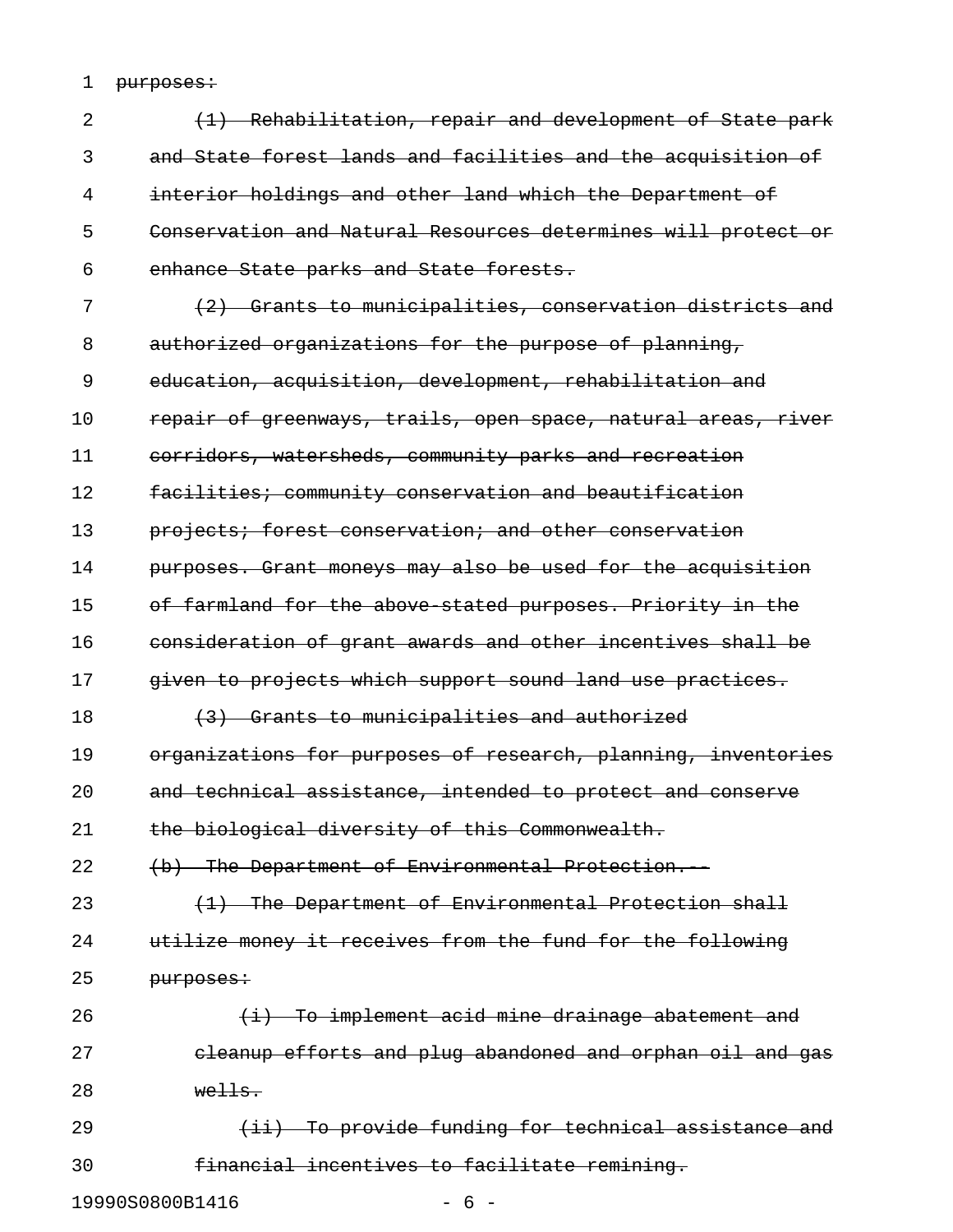1 (iii) To provide grants to municipalities, county 2 conservation districts, watershed organizations and other 3 authorized organizations for acid mine drainage 4 abatement, mine cleanup efforts and well plugging. 5 (iv) To provide grants and technical assistance to 6 municipalities, county conservation districts, watershed 7 organizations and other authorized organizations to plan 8 and implement local watershed based conservation efforts, 9 giving priority and other incentives to projects that 10 support sound land use practices. 11 (v) To improve water-quality-impaired watersheds, 12 **including those polluted by past mining activities,** 13 agricultural and urban runoff, atmospheric deposition, 14 **on-lot sewage systems, and earth moving and timber** 15 **harvesting activities. Priority and other incentives** 16 **shall be given to projects which support sound land use** 17 **practices.** 18  $(2)$  County conservation districts are authorized to 19 further distribute grants from the Department of 20 Environmental Protection to watershed organizations and other 21 authorized organizations to assist in the implementation of  $22$  this act. 23  $\left\{ \left( e\right) \right\}$  The authority. The authority shall utilize its 24 allocation from the fund for the following purposes:  $25$  (1) To provide financial assistance, including, but not 26 **limited to, grants, matching grants and low interest loans** 27 for nonpoint sources, with incentives to promote sound land 28 use practices. 29  $(2)$  To provide financial assistance, including, but not 30 **limited to, grants, matching grants and low interest loans** 

19990S0800B1416 - 7 -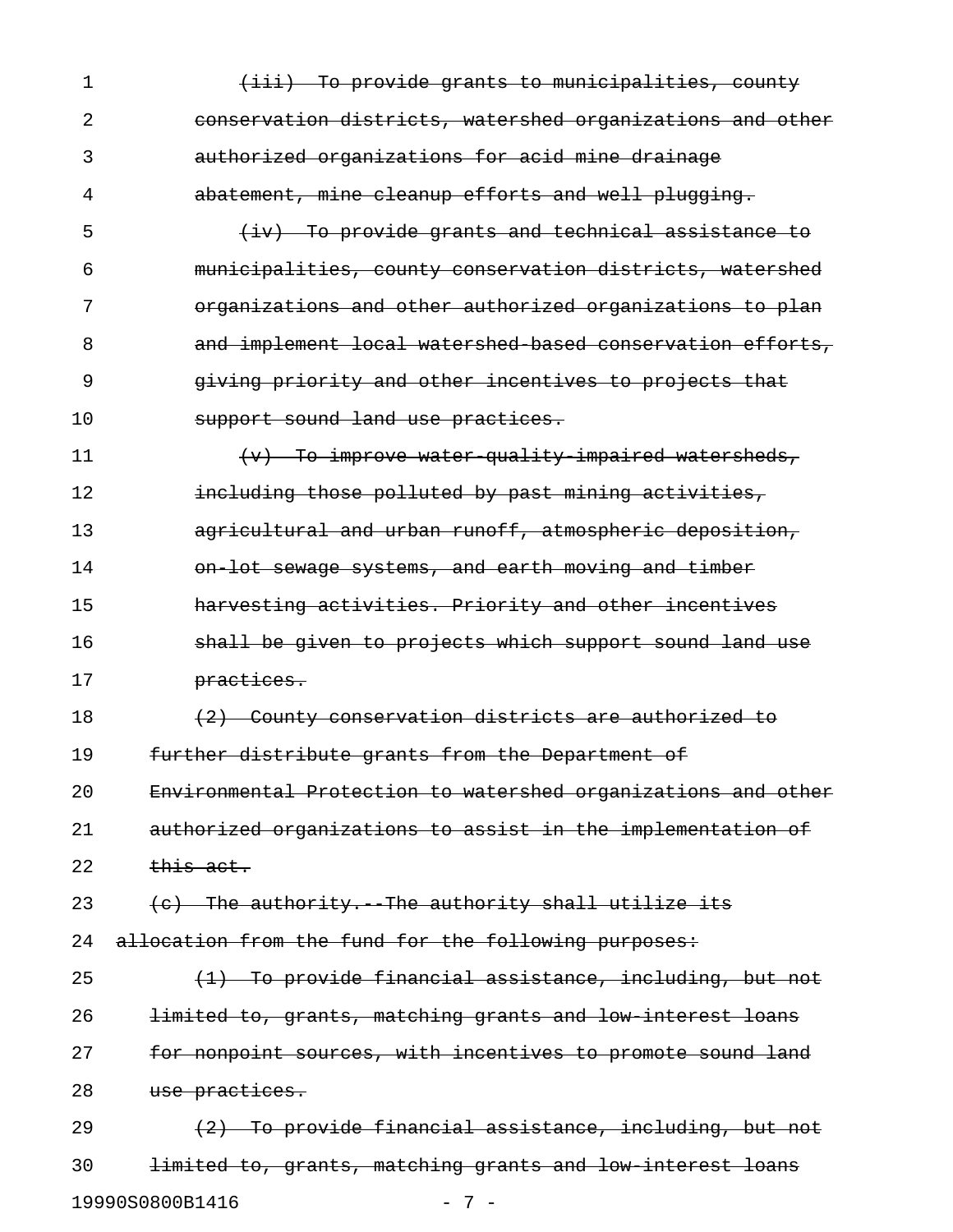1 for water, storm water and sewer infrastructure projects and 2 other incentives to promote sound land use practices for 3 water, sewer and storm water projects in economically 4 disadvantaged communities. 5 (d) Regulations. The departments and the authority may 6 promulgate such regulations necessary to carry out the purposes 7 of this act. 8 Section 6. Property and equipment restrictions. 9 (a) Prohibiting. Recipients of grants under this act may 10 not dispose of or convert property or equipment acquired with 11 grant funds for purposes other than the purposes approved in the 12 project applications without the prior written approval of the 13 agency which provided the grant. 14 (b) Remedy.--If disposition or conversion in violation of 15 subsection  $(a)$  occurs, the agency may: 16  $(1)$  Require the recipient to refund all grants for the 17 particular project, including 10% annual interest, compounded 18 four times annually, from the date the original grant was 19 received until it is repaid. 20  $(2)$  Require acquisition by the recipient of equivalent 21 replacement land, as determined by the agency. 22  $(3)$  Take possession of the property or equipment funded 23 by the agency. 24 Section 7. Pollution prevention. 25 The sum of \$2,000,000 is hereby appropriated to the 26 Department of Environmental Protection from the Hazardous Sites 27 Cleanup Fund established for the purposes of expanding the Small

28 Business and Household Pollution Prevention Program to provide

29 on-site assessments and recommendations for pollution prevention

30 and energy efficiency techniques for the fiscal year July 1,

19990S0800B1416 - 8 -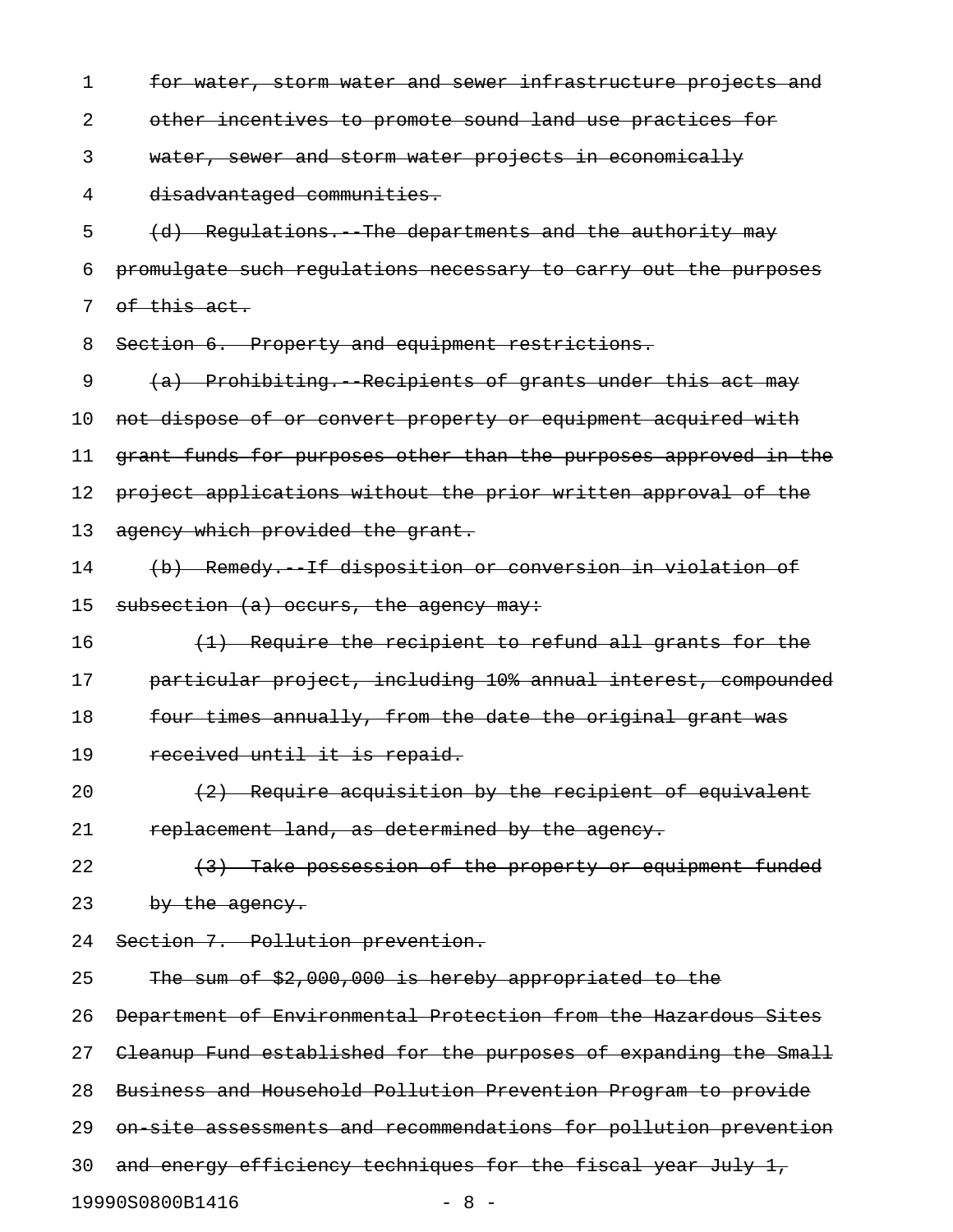| 1  | 1999, through June 30, 2000. The General Assembly may             |
|----|-------------------------------------------------------------------|
| 2  | appropriate up to \$2,000,000 in additional funds from the        |
| 3  | Hazardous Sites Cleanup Fund for this purpose in fiscal year      |
| 4  | $2000 - 2001$ .                                                   |
| 5  | Section 8. Federal programs.                                      |
| 6  | Agencies may utilize available Federal funds to augment funds     |
| 7  | available under this act.                                         |
| 8  | Section 9. Wild Resource Conservation Fund; duties of             |
| 9  | Department of Conservation and Natural Resources.                 |
| 10 | (a) Appropriation. The moneys contained in the Wild               |
| 11 | Resource Conservation Fund are hereby appropriated, upon          |
| 12 | approval of the Governor, to the Department of Conservation and   |
| 13 | Natural Resources for the purposes of carrying out the            |
| 14 | provisions of subsection $(b)$ , section $5(a)(3)$ and the act of |
| 15 | June 23, 1982 (P.L.597, No.170), known as the Wild Resource       |
| 16 | Conservation Act.                                                 |
| 17 | (b) Projects and programs. The Wild Resource Conservation         |
| 18 | Board, after reviewing the recommendations of interested persons  |
| 19 | and consulting with the professional staffs of the agencies       |
| 20 | represented on the board, may approve projects or programs        |
| 21 | deemed necessary to preserve and enhance wild resources, for      |
| 22 | which the Department of Conservation and Natural Resources may    |
| 23 | allocate moneys from the Wild Resource Conservation Fund.         |
| 24 | (e) Sale of stamps and decals. The Department of                  |
| 25 | Conservation and Natural Resources shall have the right to issue  |
| 26 | for sale to the public stamps, decals or other items of personal  |
| 27 | property intended to signify the interest of the purchaser in     |
| 28 | contributing to programs established by the department under      |
| 29 | this section, the net proceeds of which shall be deposited in     |
| 30 | the Wild Resource Conservation Fund.                              |
|    | 19990S0800B1416<br>$-9-$                                          |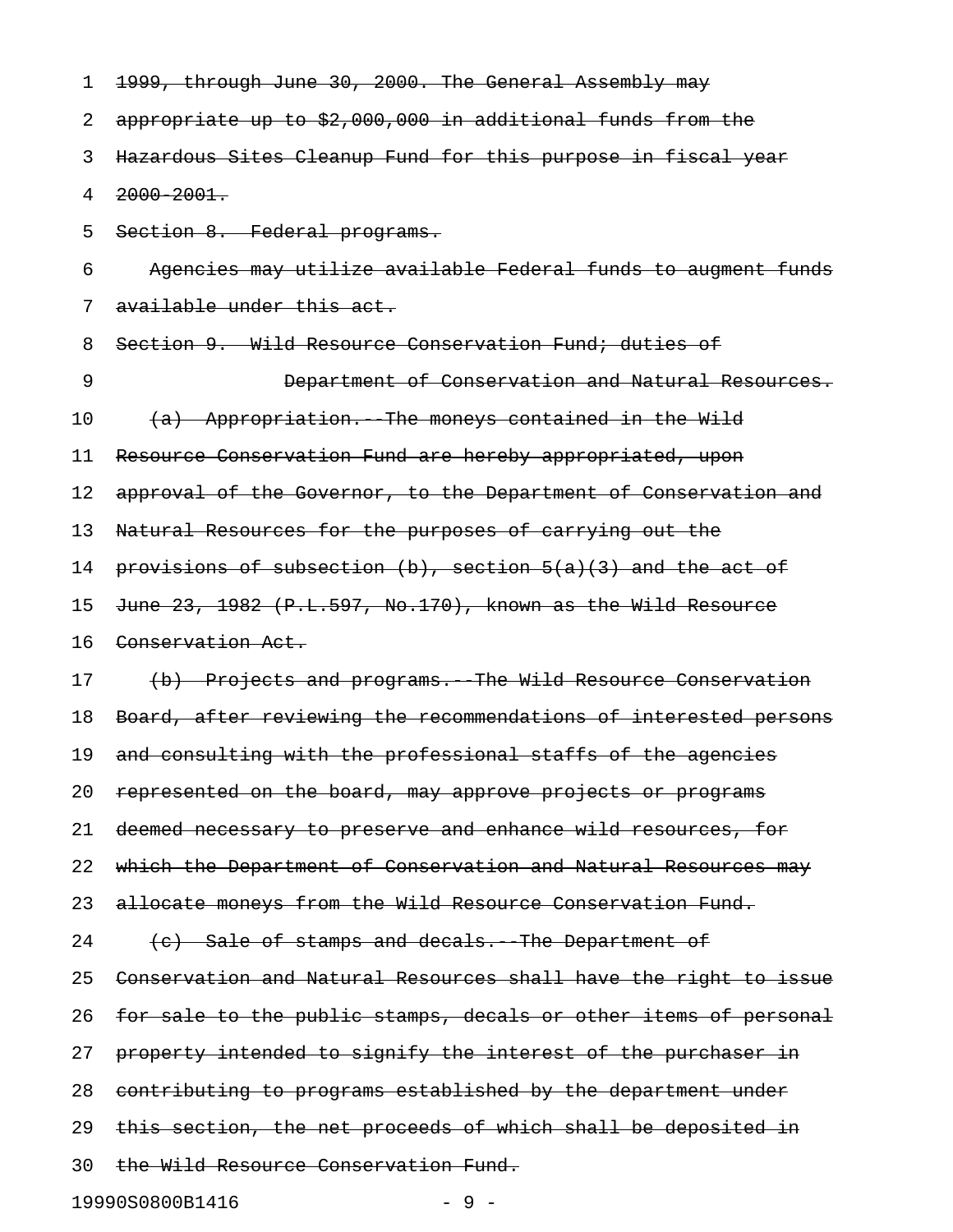| 1  | (d) Activities of other agencies. The authority granted           |
|----|-------------------------------------------------------------------|
| 2  | pursuant to subsection (c) shall not affect or interfere with     |
| 3  | similar authority vested by law in any agency represented on the  |
| 4  | board to sell items of personal property which promote the        |
| 5  | independent programs of those respective agencies. Said agencies  |
| 6  | shall likewise have the right to issue for sale items of          |
| 7  | personal property intended to signify the interest of the         |
| 8  | purchaser in contributing to programs established by the          |
| 9  | department, the net proceeds of which shall be deposited in the   |
| 10 | fund.                                                             |
| 11 | Section 10. Repeals.                                              |
| 12 | (a) Municipal recycling grants. Section 1937 A(b) of the          |
| 13 | act of April 9, 1929 (P.L.177, No.175), known as The              |
| 14 | Administrative Code of 1929, is repealed.                         |
| 15 | (b) Sewage construction payments to municipalities. The act       |
| 16 | of August 20, 1953 (P.L.1217, No.339), entitled "An act           |
| 17 | providing for payments by the Commonwealth to municipalities      |
| 18 | which have expended money to acquire and construct sewage         |
| 19 | treatment plants in accordance with the Clean Streams Program     |
| 20 | and the act, approved the twenty second day of June, one          |
| 21 | thousand nine hundred thirty seven (Pamphlet Laws 1987), and      |
| 22 | making an appropriation," is repealed.                            |
| 23 | (c) Site specific postclosure fund. Sections 1108(b) and          |
| 24 | $(e)$ of the act of July 28, 1988 (P.L.556, No.101), known as the |
| 25 | Municipal Waste Planning, Recycling and Waste Reduction Act, are  |
| 26 | repealed. A county which established a landfill closure account   |
| 27 | may spend the money in that account to develop, implement plans   |
| 28 | that promote sound land use practices, fund county conservation   |
| 29 | districts, protect farmland or to accomplish any other purpose    |
| 30 | authorized by this act. An expenditure for farmland preservation  |
|    | 19990S0800B1416<br>$-10 -$                                        |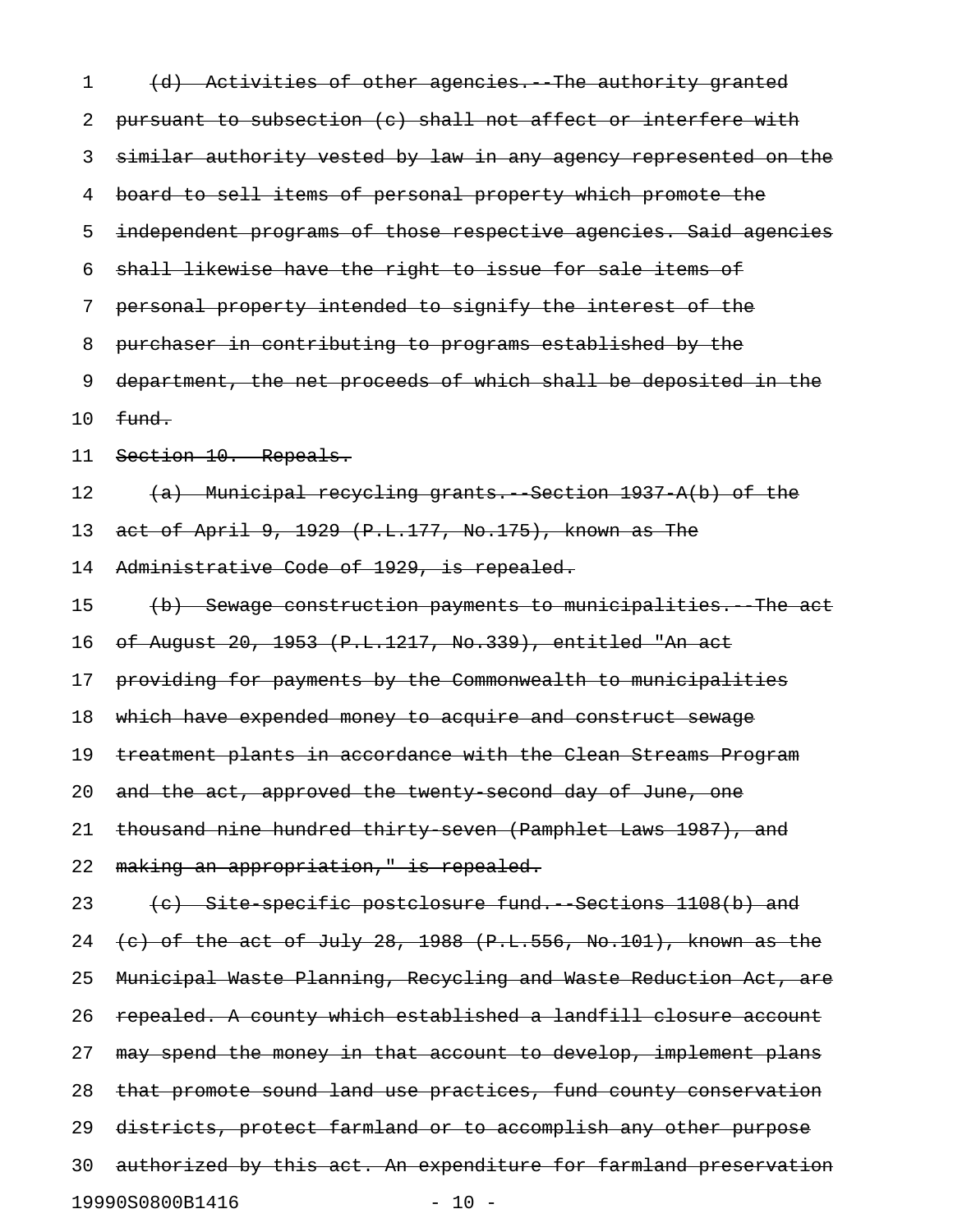| $\mathbf 1$ | must comply with the act of June 30, 1981 (P.L.128, No.43),        |
|-------------|--------------------------------------------------------------------|
| 2           | known as the Agricultural Area Security Law.                       |
| 3           | (d) Wild Resource Conservation. Section 5305(d),                   |
| 4           | $5306(b)(3)$ , (4), (5) and (6), (c), (d), (e), (f) and (g) of the |
| 5           | act of June 23, 1982 (P.L.597, No.170), known as the Wild          |
| 6           | Resource Conservation Act, are repealed.                           |
| 7           | (e) General. All other acts and parts of acts are repealed         |
| 8           | insofar as they are inconsistent with this act.                    |
| 9           | Section 11. Extension of fees.                                     |
| 10          | No fee shall be imposed under section 701 of the act of July       |
| 11          | 28, 1988 (P.L.556, No.101), known as the Municipal Waste           |
| 12          | Planning, Recycling and Waste Reduction Act, on or after October   |
| 13          | 15, 2004.                                                          |
| 14          | Section 12. Effective date.                                        |
| 15          | This act shall take effect July 1, 1999, or immediately,           |
| 16          | whichever is later.                                                |
| 17          | SECTION 1. SHORT TITLE.                                            |
| 18          | THIS ACT SHALL BE KNOWN AND MAY BE CITED AS THE WATERSHED          |
| 19          | PROTECTION AND ENVIRONMENTAL STEWARDSHIP ACT.                      |
| 20          | SECTION 2. LEGISLATIVE FINDINGS.                                   |
| 21          | THE GENERAL ASSEMBLY HEREBY DETERMINES, DECLARES AND FINDS AS      |
| 22          | <b>FOLLOWS:</b>                                                    |
| 23          | (1) NINETY-SIX PERCENT OF THE WATER-QUALITY-IMPAIRED               |
| 24          | WATERSHEDS IN THIS COMMONWEALTH ARE POLLUTED BECAUSE OF            |
| 25          | NONPOINT SOURCES OF POLLUTION SUCH AS PAST MINING ACTIVITIES,      |
| 26          | URBAN AND AGRICULTURAL RUNOFF, ATMOSPHERIC DEPOSITION, ON-LOT      |
| 27          | SEWAGE SYSTEMS AND EARTHMOVING.                                    |
| 28          | (2) THE COMMONWEALTH CONTINUES TO HAVE UNMET NEEDS IN              |
| 29          | THE AREA OF WATER AND SEWER INFRASTRUCTURE. NEW AND IMPROVED       |

30 WATER SOURCES, TREATMENT AND DISTRIBUTION SYSTEMS ARE

19990S0800B1416 - 11 -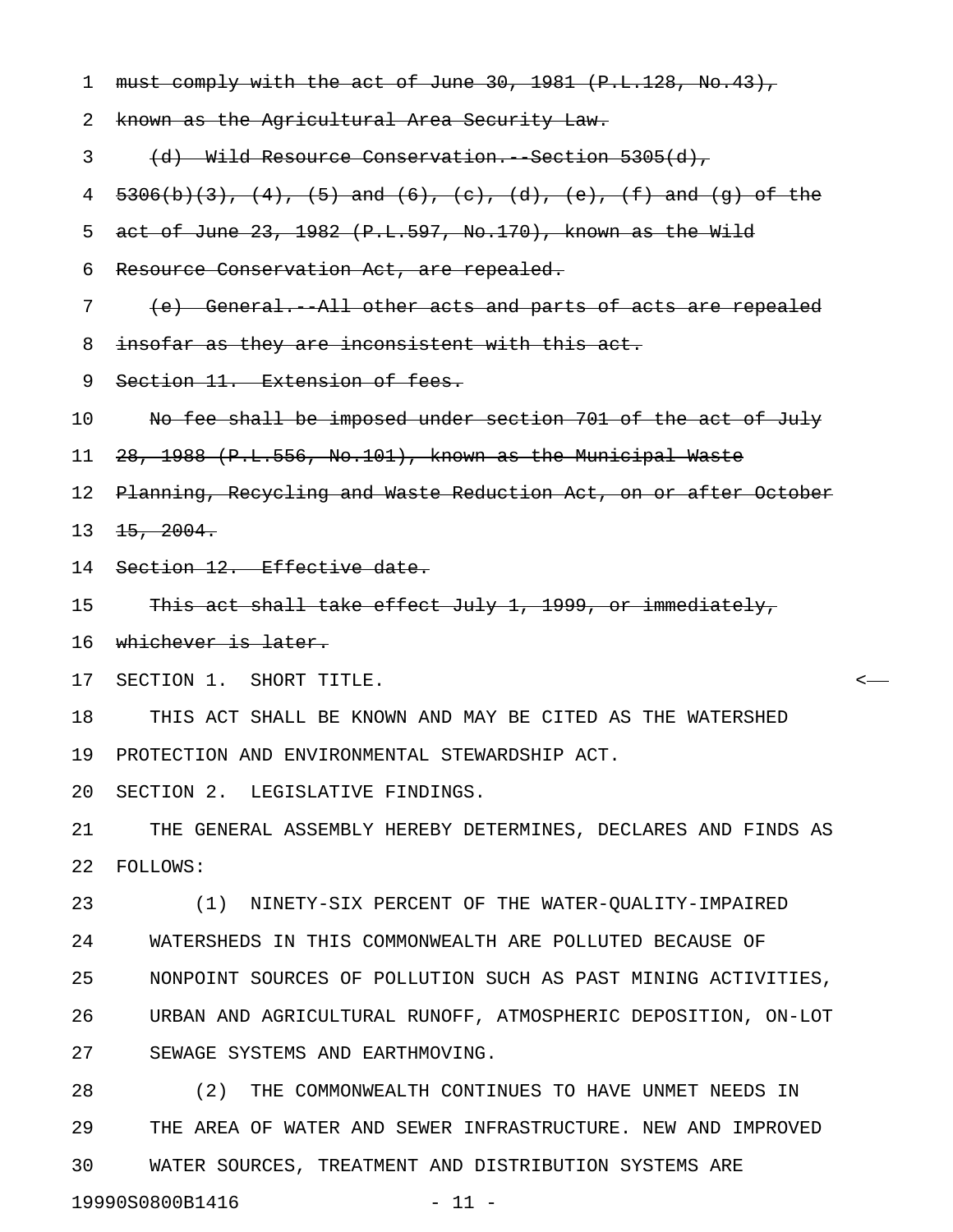1 NECESSARY FOR PUBLIC DRINKING WATER SUPPLIES.

2 (3) THE COMMONWEALTH OWNS APPROXIMATELY 2.4 MILLION 3 ACRES OF STATE PARK AND STATE FOREST LANDS AND MANY OF THESE 4 LANDS SUFFER FROM PAST ENVIRONMENTAL PROBLEMS INCLUDING 5 UNRECLAIMED MINES, ACID MINE DRAINAGE AND ABANDONED OIL AND 6 GAS WELLS.

7 (4) OPEN SPACE, GREENWAYS, TRAILS, RIVER CORRIDORS, FISH 8 AND WILDLIFE HABITATS, PARKS AND RECREATION AREAS AND SCENIC 9 ENVIRONMENTS PROTECT THE ENVIRONMENT, CONSERVE NATURAL 10 RESOURCES AND ADD VALUE TO COMMUNITIES.

11 (5) STATE PROGRAMS AND STATE FUNDING SHOULD PROVIDE 12 MAXIMUM FLEXIBILITY FOR ELECTED COUNTY AND MUNICIPAL

13 GOVERNMENTAL OFFICIALS TO IDENTIFY, PRIORITIZE AND ADDRESS

14 LOCAL ENVIRONMENTAL CONCERNS.

15 SECTION 3. DEFINITIONS.

16 THE FOLLOWING WORDS AND PHRASES WHEN USED IN THIS ACT SHALL 17 HAVE THE MEANINGS GIVEN TO THEM IN THIS SECTION UNLESS THE 18 CONTEXT CLEARLY INDICATES OTHERWISE:

19 "ACQUISITION." THE PURCHASE, OR LEASE WITH AN OPTION TO 20 PURCHASE, OF LAND, EASEMENTS OR BUILDINGS FOR PUBLIC PARKS, 21 CONSERVATION, HISTORICAL OR RECREATION USES.

22 "AUTHORITY." THE PENNSYLVANIA INFRASTRUCTURE INVESTMENT 23 AUTHORITY.

24 "AUTHORIZED ORGANIZATION." AN ENTITY INVOLVED IN RESEARCH, 25 RESTORATION, REHABILITATION, PLANNING, ACQUISITION, DEVELOPMENT, 26 EDUCATION OR OTHER ACTIVITIES, WHICH FURTHERS THE PROTECTION, 27 ENHANCEMENT, CONSERVATION, PRESERVATION OR ENJOYMENT OF THIS 28 COMMONWEALTH'S ENVIRONMENTAL, CONSERVATION, RECREATION OR 29 SIMILAR RESOURCES. THE ORGANIZATION MUST BE A TAX-EXEMPT 30 INSTITUTION UNDER SECTION 501(C)(3) OF THE INTERNAL REVENUE CODE 19990S0800B1416 - 12 -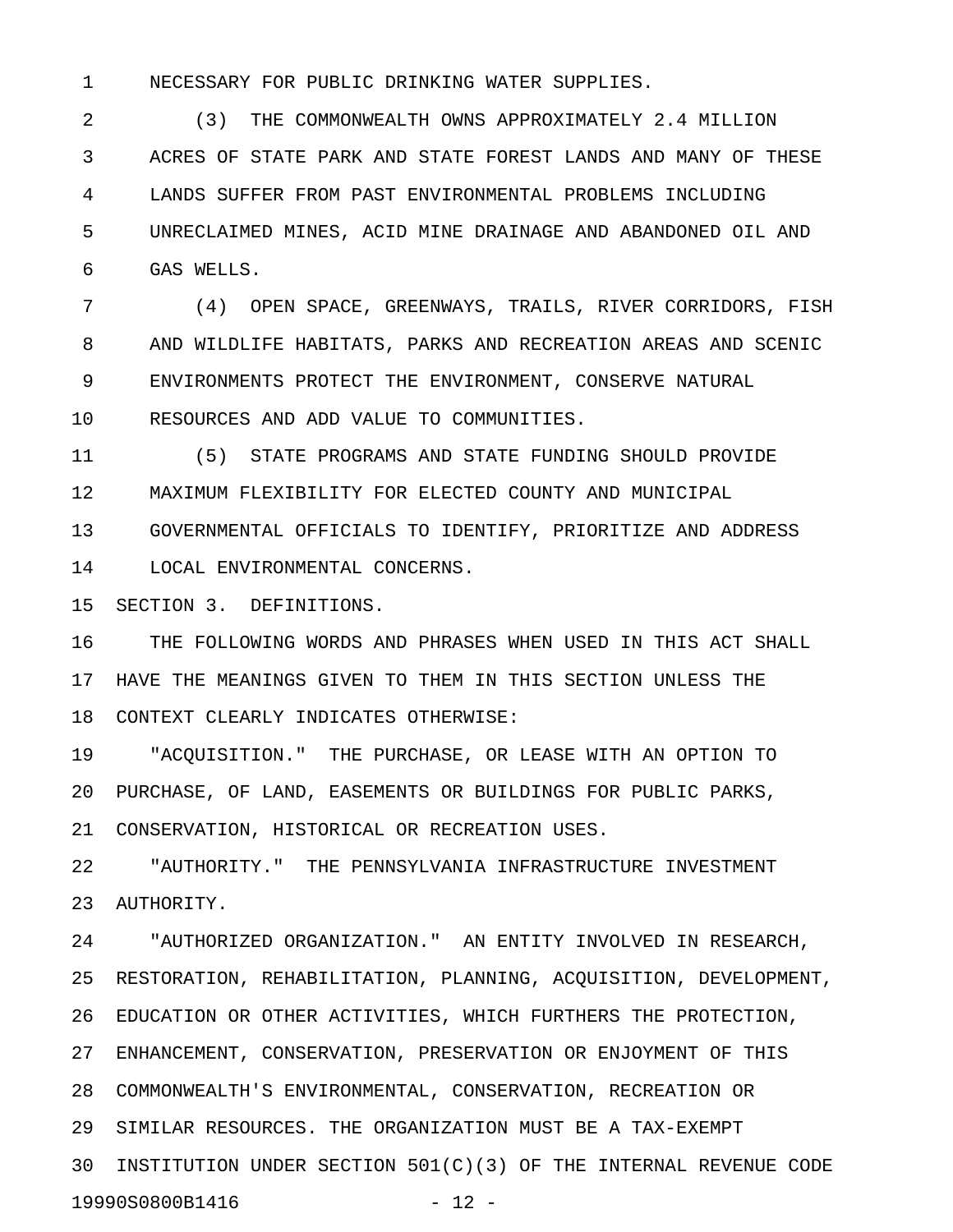1 OF 1986 (PUBLIC LAW 99-154, 26 U.S.C. § 501(C)(3)) AND

2 REGISTERED WITH THE BUREAU OF CHARITABLE ORGANIZATIONS OR AN 3 EDUCATIONAL INSTITUTION INVOLVED IN THESE AUTHORIZED ACTIVITIES 4 OR A MUNICIPAL AUTHORITY.

5 "DEPARTMENTS." THE DEPARTMENT OF CONSERVATION AND NATURAL 6 RESOURCES AND THE DEPARTMENT OF ENVIRONMENTAL PROTECTION OF THE 7 COMMONWEALTH.

8 "DEVELOPMENT." NEW CONSTRUCTION, IMPROVEMENT, ALTERATION OR 9 RENOVATION REQUIRED FOR AND COMPATIBLE WITH THE PHYSICAL

10 DEVELOPMENT OR IMPROVEMENT OF LAND OR BUILDINGS.

11 "FUND." THE ENVIRONMENTAL STEWARDSHIP FUND ESTABLISHED IN 12 SECTION 4.

13 "PLANNING." THE PREPARATION OF PARK, RECREATION AND OPEN 14 SPACE PLANS, RIVER CORRIDOR AND WATERSHED PLANS, MASTER SITE 15 DEVELOPMENT PLANS, FEASIBILITY STUDIES, NATURAL AREAS STUDIES 16 AND INVENTORIES, GREENWAYS AND TRAIL PLANS, MAINTENANCE 17 MANAGEMENT PLANS, CONSERVATION PLANS, ZONING PLANS, LAND USE 18 PLANS, ENVIRONMENTAL MANAGEMENT PLANS AND RESEARCH OR EDUCATION 19 DOCUMENTS, USEFUL IN ASSISTING MUNICIPALITIES, COMMONWEALTH 20 AGENCIES, CONSERVATION DISTRICTS, WATERSHED ORGANIZATIONS AND 21 AUTHORIZED ORGANIZATIONS TO ADDRESS ENVIRONMENTAL IMPROVEMENT, 22 NATURAL RESOURCE MANAGEMENT, PARK AND RECREATION DEVELOPMENT AND 23 LAND CONSERVATION.

24 "REHABILITATION AND REPAIR." RESTORATION OR RENOVATION OF 25 FACILITIES OR CONDITIONS OF EXISTING PUBLIC CONSERVATION AND 26 RECREATION RESOURCES. THE TERM EXCLUDES ROUTINE MAINTENANCE. 27 "TECHNICAL ASSISTANCE." PROVISION OF FINANCIAL GRANTS AND 28 PROFESSIONAL SERVICES. THE TERM INCLUDES, PUBLICATIONS, 29 RESEARCH, VIDEO TAPES, WORKSHOPS, MEETINGS, PHONE CONSULTATION 30 AND WRITTEN AND ELECTRONIC COMMUNICATION. 19990S0800B1416 - 13 -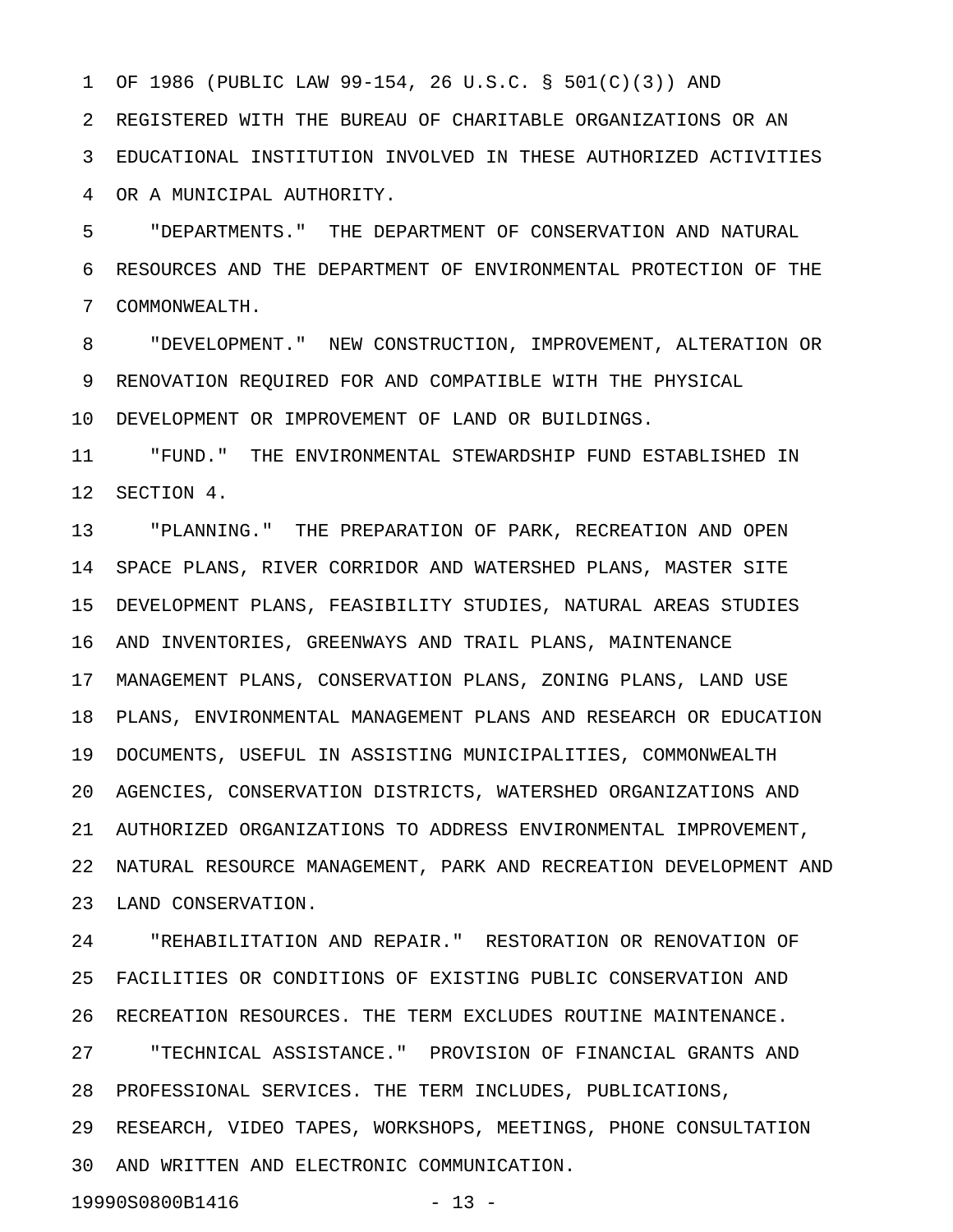1 "WATERSHED ORGANIZATION." AN ENTITY RECOGNIZED BY EITHER OR 2 BOTH THE DEPARTMENT OF CONSERVATION AND NATURAL RESOURCES AND 3 THE DEPARTMENT OF ENVIRONMENTAL PROTECTION AND ESTABLISHED TO 4 PROMOTE LOCAL WATERSHED CONSERVATION EFFORTS IN AN IDENTIFIED 5 WATERSHED.

6 SECTION 4. FUND.

7 (A) ESTABLISHMENT.--THERE IS ESTABLISHED A SPECIAL FUND IN 8 THE STATE TREASURY, TO BE KNOWN AS THE ENVIRONMENTAL STEWARDSHIP 9 FUND, WHICH SHALL BE ADMINISTERED BY THE DEPARTMENT OF 10 ENVIRONMENTAL PROTECTION.

11 (B) SOURCES.--

12 (1) MONEY APPROPRIATED BY THE GENERAL ASSEMBLY, INTEREST 13 EARNED BY THE FUND, PENALTIES, MONEY RECEIVED FROM THE 14 FEDERAL GOVERNMENT OR OTHER SOURCES, MONEY RECEIVED FROM THE 15 FEE ESTABLISHED UNDER SECTION 13(B) AND THE MONTHLY TRANSFER 16 OF A PORTION OF STATE REALTY TRANSFER TAX REVENUE AUTHORIZED 17 BY SECTION 14 SHALL BE DEPOSITED IN THE FUND.

18 (2) FOR A PERIOD OF FIVE YEARS FROM THE EFFECTIVE DATE 19 OF THIS ACT, THE FUND MAY RECEIVE MONEY, UPON APPROVAL OF THE 20 GOVERNOR, FROM THE RECYCLING FUND AND THE HAZARDOUS SITES 21 CLEANUP FUND. THE COMBINED TOTAL OF APPROPRIATIONS FROM THESE 22 TWO FUNDS FOR THE PROGRAM SHALL NOT EXCEED \$30,000,000 23 ANNUALLY.

24 (C) APPROPRIATION.--THE MONEY IN THE FUND IS HEREBY 25 APPROPRIATED, UPON APPROVAL OF THE GOVERNOR, TO THE DEPARTMENTS 26 AND THE AUTHORITY FOR THE PURPOSE OF IMPLEMENTING THE PROVISIONS 27 OF THIS ACT.

28 (D) ALLOCATION.--IT IS THE INTENT OF THE GENERAL ASSEMBLY 29 THAT THE MONEY APPROPRIATED IN SUBSECTION (C) BE ALLOCATED 30 ANNUALLY AS FOLLOWS: 35% TO THE DEPARTMENT OF CONSERVATION AND 19990S0800B1416 - 14 -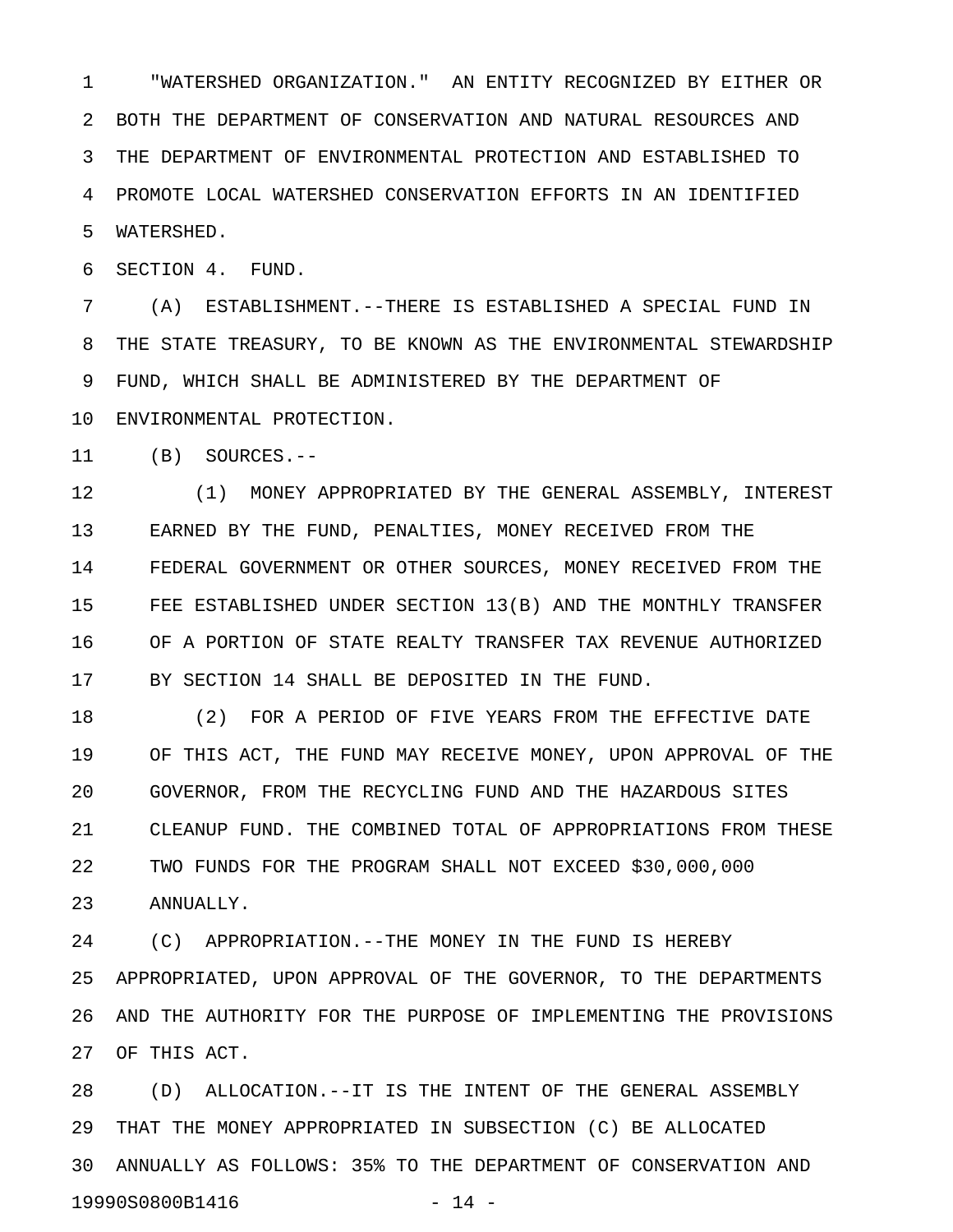1 NATURAL RESOURCES; 40% TO THE DEPARTMENT OF ENVIRONMENTAL

2 PROTECTION AND 25% TO THE AUTHORITY.

3 (E) LEGISLATIVE OVERSIGHT.--AN ANNUAL EXPENDITURE PLAN FOR 4 THE FUND SHALL BE SUBMITTED BY THE GOVERNOR TO THE GENERAL 5 ASSEMBLY AS PART OF THE GOVERNOR'S ANNUAL BUDGET SUBMISSION. THE 6 EXPENDITURE PLAN SHALL BE OPEN FOR REVIEW AND COMMENT BY THE 7 MEMBERS OF THE GENERAL ASSEMBLY AND SHALL INCLUDE A DETAILED 8 LISTING OF THE TYPES OF PROGRAMS FOR THE ACTUAL YEAR, CURRENT 9 YEAR AND PROPOSED BUDGET YEAR.

10 SECTION 5. AGENCIES.

11 (A) THE DEPARTMENT OF CONSERVATION AND NATURAL RESOURCES.-- 12 (1) THE DEPARTMENT OF CONSERVATION AND NATURAL RESOURCES 13 SHALL UTILIZE MONEY IT RECEIVES FROM THE FUND FOR THE 14 FOLLOWING PURPOSES:

15 (I) TO REHABILITATE, REPAIR AND DEVELOP STATE PARK 16 AND STATE FOREST LANDS AND FACILITIES AND THE ACQUISITION 17 OF INTERIOR HOLDINGS AND OTHER LAND WHICH THE DEPARTMENT 18 OF CONSERVATION AND NATURAL RESOURCES DETERMINES WILL 19 PROTECT OR ENHANCE STATE PARKS AND STATE FORESTS.

20 (II) TO PROVIDE GRANTS TO A COUNTY OR OTHER 21 MUNICIPALITY, CONSERVATION DISTRICTS AND AUTHORIZED 22 ORGANIZATIONS FOR THE PURPOSE OF PLANNING, EDUCATION, 23 ACQUISITION, DEVELOPMENT, REHABILITATION AND REPAIR OF 24 GREENWAYS, TRAILS, OPEN SPACE, NATURAL AREAS, RIVER 25 CORRIDORS, WATERSHEDS, COMMUNITY AND HERITAGE PARKS AND 26 RECREATION FACILITIES; COMMUNITY CONSERVATION AND 27 BEAUTIFICATION PROJECTS; FOREST CONSERVATION; AND OTHER 28 CONSERVATION PURPOSES. GRANT MONEYS MAY ALSO BE USED FOR 29 THE DIRECT ACQUISITION OF FARMLAND FOR THE PURPOSES SET 30 FORTH IN THIS PARAGRAPH OR PAYMENT OF DEBT SERVICE BY A 19990S0800B1416 - 15 -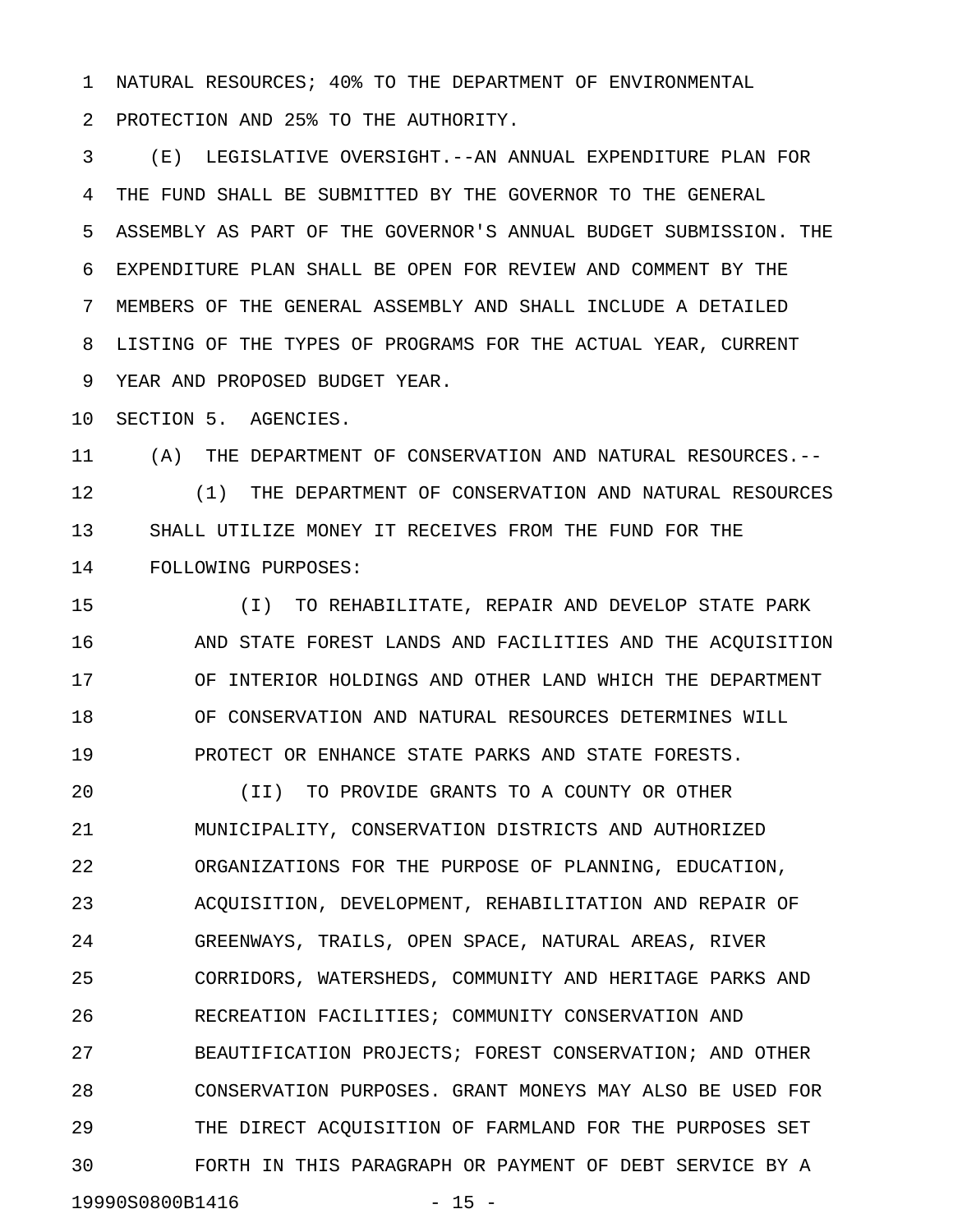1 COUNTY ON OBLIGATIONS ISSUED TO FUND FARMLAND ACQUISITION 2 IN ACCORDANCE WITH THE PURPOSES SET FORTH IN THIS ACT.

3 (III) TO PROVIDE GRANTS TO A COUNTY OR OTHER 4 MUNICIPALITY AND AUTHORIZED ORGANIZATIONS FOR THE PURPOSE 5 OF RESEARCH, PLANNING, INVENTORIES AND TECHNICAL 6 ASSISTANCE, INTENDED TO PROTECT AND CONSERVE THE 7 BIOLOGICAL DIVERSITY OF THIS COMMONWEALTH.

8 (2) THE DEPARTMENT OF CONSERVATION AND NATURAL RESOURCES 9 MAY REQUIRE MATCHING FUNDS AS A CONDITION OF THE AWARD OF A 10 GRANT UNDER THIS SUBSECTION.

11 (B) THE DEPARTMENT OF ENVIRONMENTAL PROTECTION.--

12 (1) THE DEPARTMENT OF ENVIRONMENTAL PROTECTION SHALL 13 UTILIZE MONEY IT RECEIVES FROM THE FUND FOR THE FOLLOWING 14 PURPOSES:

15 (I) TO IMPLEMENT ACID MINE DRAINAGE ABATEMENT AND 16 CLEANUP EFFORTS AND PLUG ABANDONED AND ORPHAN OIL AND GAS 17 WELLS.

18 (II) TO PROVIDE FUNDING FOR TECHNICAL ASSISTANCE AND 19 FINANCIAL INCENTIVES TO FACILITATE REMINING.

20 (III) TO PROVIDE GRANTS TO A COUNTY OR OTHER 21 MUNICIPALITY, COUNTY CONSERVATION DISTRICTS, WATERSHED 22 ORGANIZATIONS AND OTHER AUTHORIZED ORGANIZATIONS FOR ACID 23 MINE DRAINAGE ABATEMENT, MINE CLEANUP EFFORTS AND WELL 24 PLUGGING.

25 (IV) TO PROVIDE GRANTS AND TECHNICAL ASSISTANCE TO A 26 COUNTY OR OTHER MUNICIPALITY, COUNTY CONSERVATION 27 DISTRICTS, WATERSHED ORGANIZATIONS AND OTHER AUTHORIZED 28 ORGANIZATIONS TO PLAN AND IMPLEMENT LOCAL WATERSHED-BASED 29 CONSERVATION EFFORTS.

30 (V) TO IMPROVE WATER-QUALITY-IMPAIRED WATERSHEDS, 19990S0800B1416 - 16 -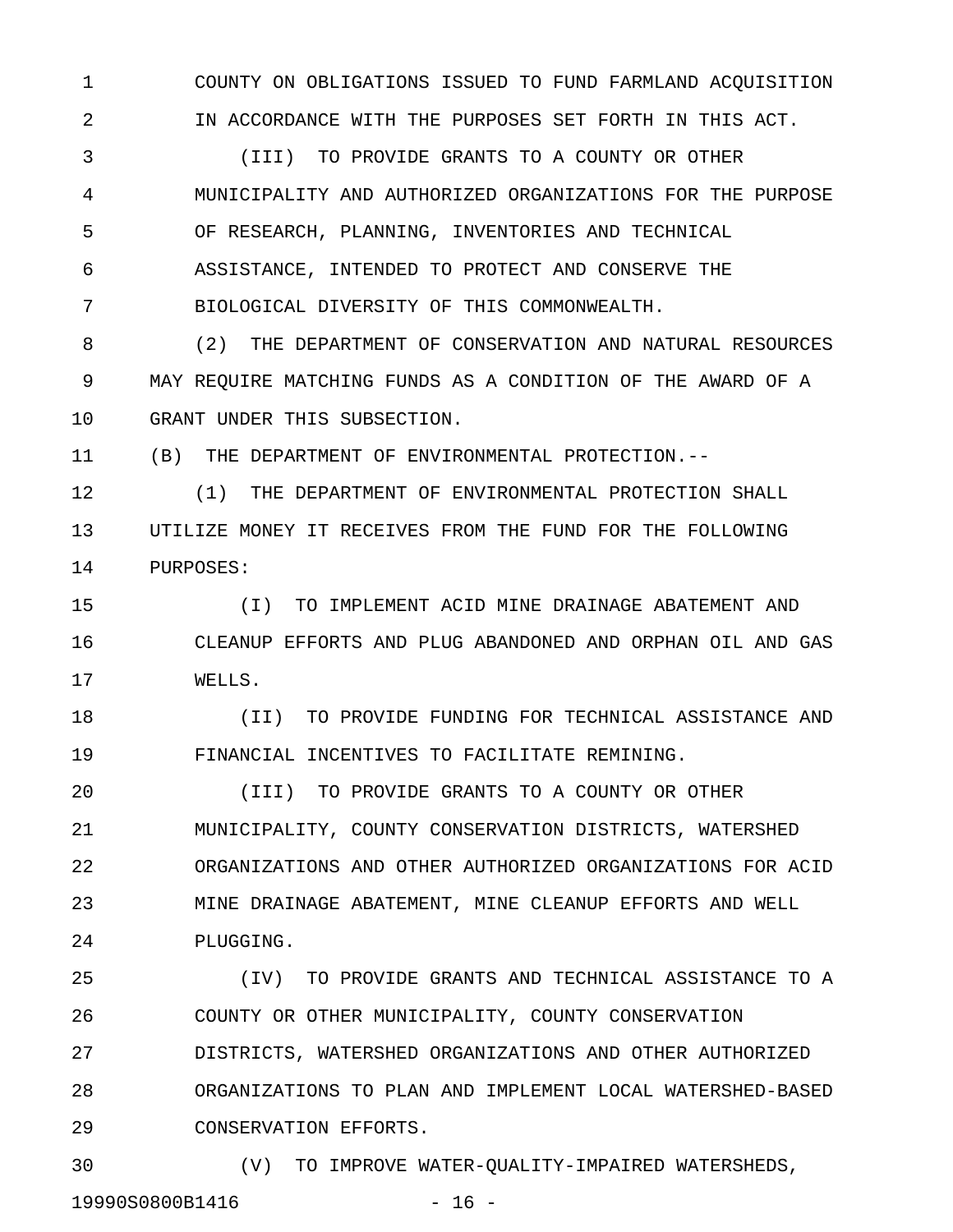1 INCLUDING THOSE POLLUTED BY PAST MINING ACTIVITIES, 2 AGRICULTURAL AND URBAN RUNOFF, ATMOSPHERIC DEPOSITION, 3 ON-LOT SEWAGE SYSTEMS, AND EARTH MOVING ACTIVITIES.

4 (VI) TO PROVIDE GRANTS FOR SAFE DRINKING WATER 5 PROJECTS AND WASTEWATER TREATMENT PROJECTS AS PROVIDED 6 FOR IN SECTION 11.

7 (2) COUNTY CONSERVATION DISTRICTS MAY FURTHER DISTRIBUTE 8 GRANTS RECEIVED UNDER THIS SECTION TO WATERSHED ORGANIZATIONS 9 AND OTHER AUTHORIZED ORGANIZATIONS TO ASSIST IN THE 10 IMPLEMENTATION OF THIS ACT.

11 (3) THE DEPARTMENT OF ENVIRONMENTAL PROTECTION MAY 12 REQUIRE MATCHING FUNDS AS A CONDITION OF THE AWARD OF A GRANT 13 UNDER THIS SUBSECTION.

14 6 (4) FOR A PERIOD OF FIVE YEARS FROM THE EFFECTIVE DATE 15 OF THIS ACT, THE DEPARTMENT OF ENVIRONMENTAL PROTECTION MAY 16 UTILIZE UP TO 10% OF THE MONEY ALLOCATED ANNUALLY TO IT UNDER 17 SECTION 4(D) TO PROVIDE GRANTS FOR SAFE DRINKING WATER 18 PROJECTS AND WASTEWATER TREATMENT PROJECTS. GRANTS UNDER THIS 19 PARAGRAPH SHALL BE MADE FOR THE SAME PURPOSES AND SHALL BE 20 SUBJECT TO THE SAME LIMITATIONS AS GRANTS AUTHORIZED IN 21 SECTION 11.

22 (C) THE AUTHORITY.--THE AUTHORITY SHALL UTILIZE MONEY IT 23 RECEIVES FROM THE FUND TO PROVIDE FINANCIAL ASSISTANCE, IN THE 24 FORM OF GRANTS AND MATCHING GRANTS FOR WATER AND SEWER 25 INFRASTRUCTURE PROJECTS.

26 (D) ADMINISTRATIVE EXPENSE LIMITATION.--THE DEPARTMENTS, 27 AUTHORITY AND GRANT RECIPIENTS THAT RECEIVE MONEYS FROM THE FUND 28 FOR THE PURPOSES SET FORTH IN THIS SECTION MAY NOT EXPEND MORE 29 THAN 5% OF THE MONEYS ON ADMINISTRATIVE EXPENSES.

30 (E) EXPENDITURE LIMITATION.--NO MONEYS MADE AVAILABLE 19990S0800B1416 - 17 -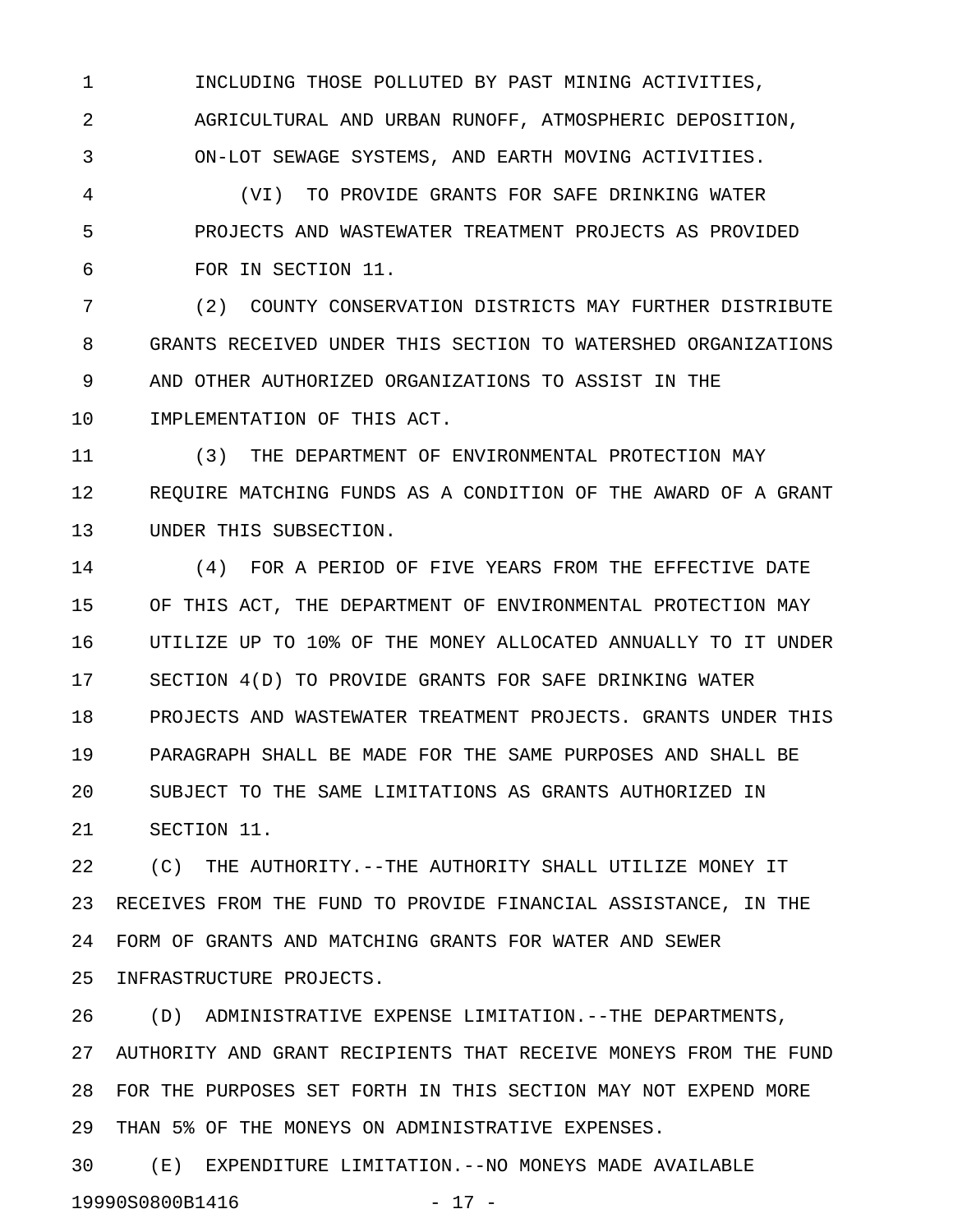1 THROUGH THE FUND SHALL BE USED FOR ANY PURPOSE WHICH, DIRECTLY 2 OR INDIRECTLY, PRECLUDES ACCESS TO OR USE OF ANY FORESTED LAND 3 FOR THE PRACTICE OF SUSTAINABLE FORESTRY AND COMMERCIAL 4 PRODUCTION OF TIMBER OR OTHER FOREST PRODUCTS.

5 (F) REGULATIONS.--THE DEPARTMENTS AND THE AUTHORITY MAY 6 PROMULGATE REGULATIONS NECESSARY TO CARRY OUT THE PURPOSES OF 7 THIS ACT.

8 SECTION 6. PROPERTY AND EQUIPMENT RESTRICTIONS.

9 (A) PROHIBITION.--RECIPIENTS OF GRANTS UNDER THIS ACT MAY 10 NOT DISPOSE OF OR CONVERT PROPERTY OR EQUIPMENT ACQUIRED WITH A 11 GRANT FOR PURPOSES OTHER THAN THE PURPOSES APPROVED IN THE 12 PROJECT APPLICATION WITHOUT THE PRIOR WRITTEN APPROVAL OF THE 13 AGENCY AWARDING THE GRANT.

14 (B) REMEDY.--IF A VIOLATION OF SUBSECTION (A) OCCURS, THE 15 AGENCY MAY:

16 (1) REQUIRE THE RECIPIENT TO REFUND ALL GRANTS RELATED 17 TO THE PROJECT, INCLUDING 10% ANNUAL INTEREST, COMPOUNDED 18 FOUR TIMES ANNUALLY, FROM THE DATE THE ORIGINAL GRANT WAS 19 RECEIVED UNTIL THE GRANT IS REPAID.

20 (2) REQUIRE ACQUISITION BY THE RECIPIENT OF EQUIVALENT 21 REPLACEMENT PROPERTY, AS DETERMINED BY THE AGENCY.

22 (3) TAKE POSSESSION OF THE PROPERTY OR EQUIPMENT FUNDED 23 BY THE AGENCY.

24 SECTION 7. FEDERAL PROGRAMS.

25 AGENCIES MAY UTILIZE AVAILABLE FEDERAL FUNDS TO AUGMENT FUNDS 26 AVAILABLE UNDER THIS ACT.

27 SECTION 8. WILD RESOURCE CONSERVATION FUND; DUTIES OF

28 DEPARTMENT OF CONSERVATION AND NATURAL RESOURCES. 29 (A) APPROPRIATION.--THE MONEYS CONTAINED IN THE WILD 30 RESOURCE CONSERVATION FUND ARE HEREBY APPROPRIATED, UPON

19990S0800B1416 - 18 -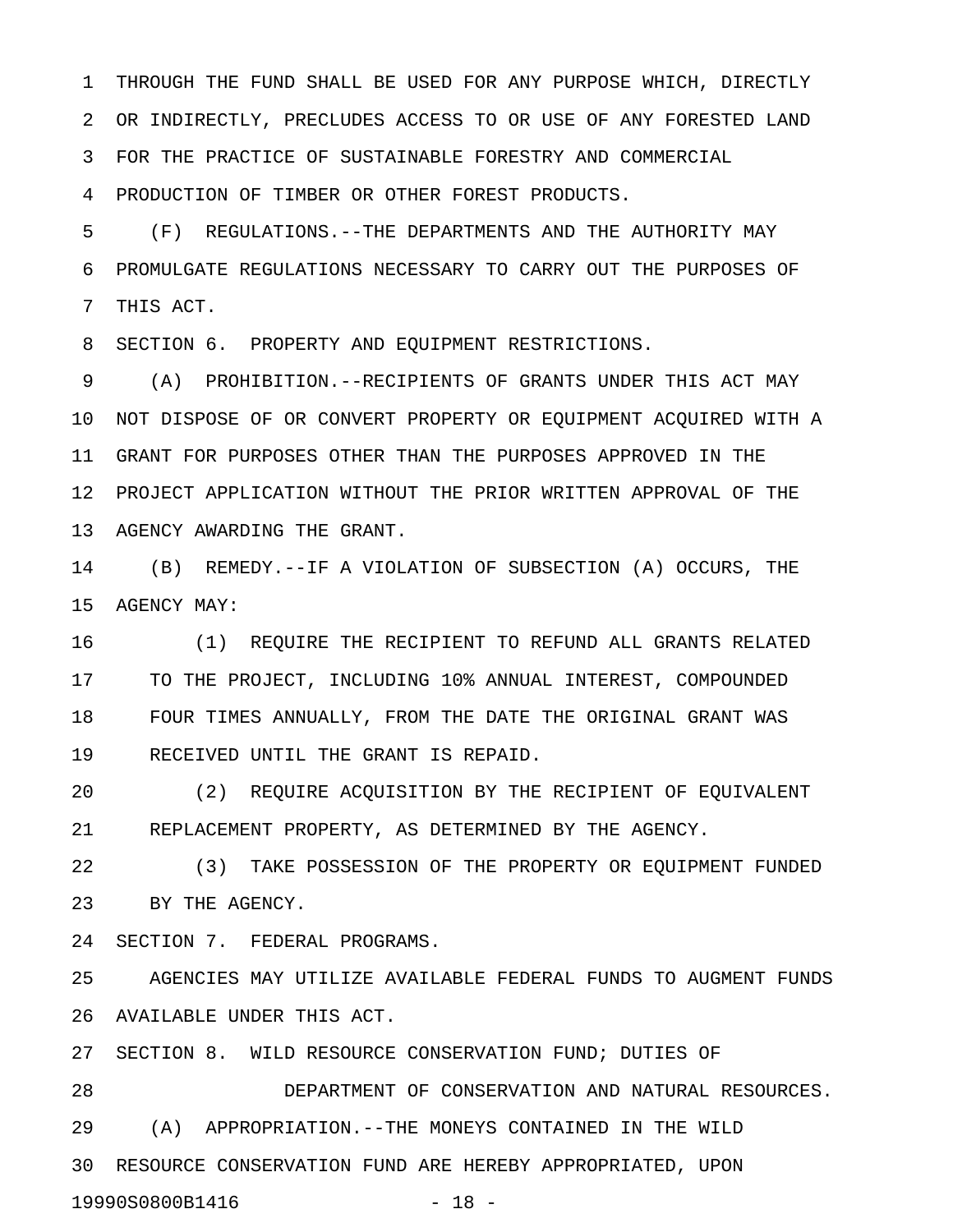1 APPROVAL OF THE GOVERNOR, TO THE DEPARTMENT OF CONSERVATION AND 2 NATURAL RESOURCES FOR THE PURPOSES OF CARRYING OUT SUBSECTION 3 (B), SECTION 5(A), AND THE ACT OF JUNE 23, 1982 (P.L.597, 4 NO.170), KNOWN AS THE WILD RESOURCE CONSERVATION ACT.

5 (B) PROJECTS AND PROGRAMS.--

6 (1) THE WILD RESOURCE CONSERVATION BOARD MAY APPROVE 7 PROJECTS OR PROGRAMS FOR FUNDING AS NECESSARY TO PRESERVE AND 8 ENHANCE WILD RESOURCES. GRANTS FOR APPROVED PROJECTS SHALL BE 9 MADE BY THE DEPARTMENT OF CONSERVATION AND NATURAL RESOURCES 10 FROM THE WILD RESOURCE CONSERVATION FUND. THE DEPARTMENT 11 SHALL NOT ALLOCATE MONEY FROM THE WILD RESOURCE CONSERVATION 12 FUND UNDER THIS PARAGRAPH IF THE ALLOCATION WOULD EXCEED THE 13 MONEY AVAILABLE IN THE WILD RESOURCE CONSERVATION FUND. THE 14 WILD RESOURCE CONSERVATION BOARD SHALL CONSIDER THE 15 RECOMMENDATIONS OF INTERESTED PERSONS AND REPRESENTATIVES OF 16 AGENCIES SERVING ON THE BOARD WHEN APPROVING PROJECTS UNDER 17 THIS PARAGRAPH.

18 (2) IN ADDITION TO THE GRANTS UNDER PARAGRAPH (1), THE 19 WILD RESOURCE CONSERVATION BOARD MAY RECOMMEND PROJECTS OR 20 PROGRAMS THAT PROMOTE THE PRESERVATION AND ENHANCEMENT OF 21 WILD RESOURCES TO THE DEPARTMENT OF CONSERVATION AND NATURAL 22 RESOURCES FOR FUNDING FROM THE ENVIRONMENTAL STEWARDSHIP FUND 23 UNDER SECTION 5(A).

24 (C) SALE OF MERCHANDISE AND VOLUNTARY CONTRIBUTIONS.--THE 25 WILD RESOURCE CONSERVATION BOARD, WITH THE APPROVAL OF THE 26 DEPARTMENT OF CONSERVATION AND NATURAL RESOURCES, SHALL HAVE THE 27 RIGHT TO ISSUE FOR SALE TO THE PUBLIC STAMPS, DECALS OR OTHER 28 ITEMS OF PERSONAL PROPERTY INTENDED TO SIGNIFY THE INTEREST OF 29 THE PURCHASER IN CONTRIBUTING TO PROGRAMS ESTABLISHED BY THE 30 BOARD UNDER THIS SECTION. ANY CONTRIBUTIONS RECEIVED AND THE NET 19990S0800B1416 - 19 -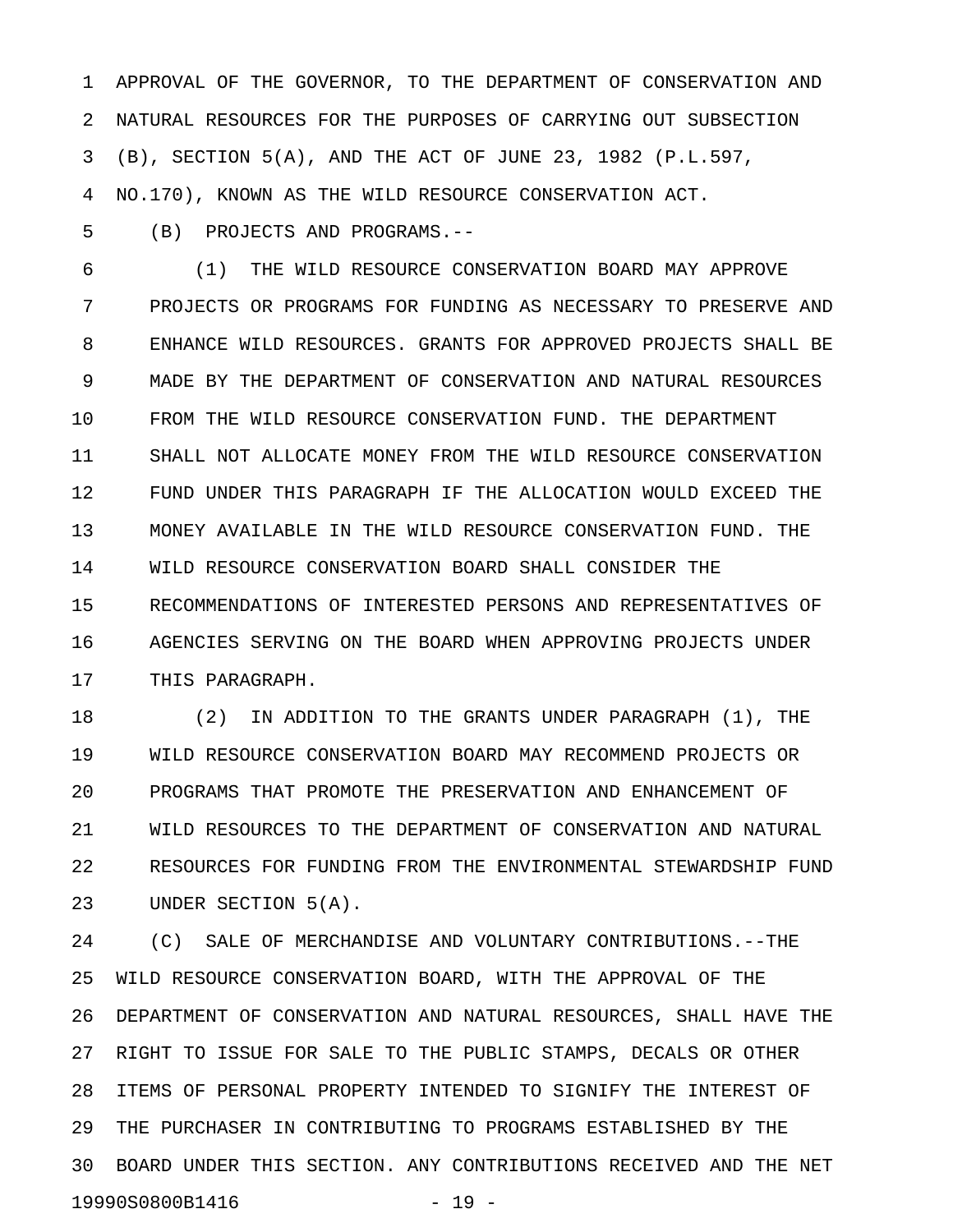1 PROCEEDS FROM THE SALE OF MERCHANDISE SHALL BE DEPOSITED IN THE 2 WILD RESOURCE CONSERVATION FUND.

3 (D) ADVISORY COMMITTEE.--THE WILD RESOURCE CONSERVATION 4 BOARD MAY ESTABLISH AN ADVISORY COMMITTEE TO ADVISE THE BOARD 5 AND THE DEPARTMENT OF CONSERVATION AND NATURAL RESOURCES 6 REGARDING THE MANAGEMENT OF THE BOARD AND THE APPROVAL OF 7 PROJECTS TO PROMOTE THE PRESERVATION AND ENHANCEMENT OF WILD 8 RESOURCES. MEMBERS OF THE COMMITTEE SHALL BE CHOSEN FROM THE 9 GENERAL PUBLIC AND SHALL SERVE AT THE PLEASURE OF THE BOARD. THE 10 MEMBERS OF THE ADVISORY COMMITTEE:

11 (1) SHALL BE CHOSEN FROM THE PUBLIC AND SHALL SERVE AT 12 THE PLEASURE OF THE BOARD.

13 (2) SHALL MEET TO ADVISE THE BOARD AND THE DEPARTMENT OF 14 CONSERVATION AND NATURAL RESOURCES.

15 (3) SHALL MAKE RECOMMENDATIONS REGARDING WILD RESOURCE 16 MANAGEMENT OBJECTIVES OF THE BOARD AND PROJECTS THAT WILL 17 PROMOTE THE PRESERVATION AND ENHANCEMENT OF WILD RESOURCES. 18 (E) ACTIVITIES OF OTHER AGENCIES.--THE AUTHORITY GRANTED 19 PURSUANT TO SUBSECTION (C) SHALL NOT AFFECT OR INTERFERE WITH 20 SIMILAR AUTHORITY VESTED BY LAW IN ANY AGENCY REPRESENTED ON THE 21 BOARD TO SELL ITEMS OF PERSONAL PROPERTY WHICH PROMOTE THE 22 INDEPENDENT PROGRAMS OF THOSE RESPECTIVE AGENCIES. SAID AGENCIES 23 SHALL LIKEWISE HAVE THE RIGHT TO ISSUE FOR SALE ITEMS OF 24 PERSONAL PROPERTY INTENDED TO SIGNIFY THE INTEREST OF THE 25 PURCHASER IN CONTRIBUTING TO PROGRAMS ESTABLISHED BY THE 26 DEPARTMENT, THE NET PROCEEDS OF WHICH SHALL BE DEPOSITED IN THE 27 WILD RESOURCE CONSERVATION FUND.

28 SECTION 9. SEWAGE CONSTRUCTION PAYMENTS TO MUNICIPALITIES. 29 (A) CERTAIN PAYMENTS PERMITTED.--A COUNTY OR OTHER 30 MUNICIPALITY, MUNICIPAL AUTHORITY OR SCHOOL DISTRICT RECEIVING 19990S0800B1416 - 20 -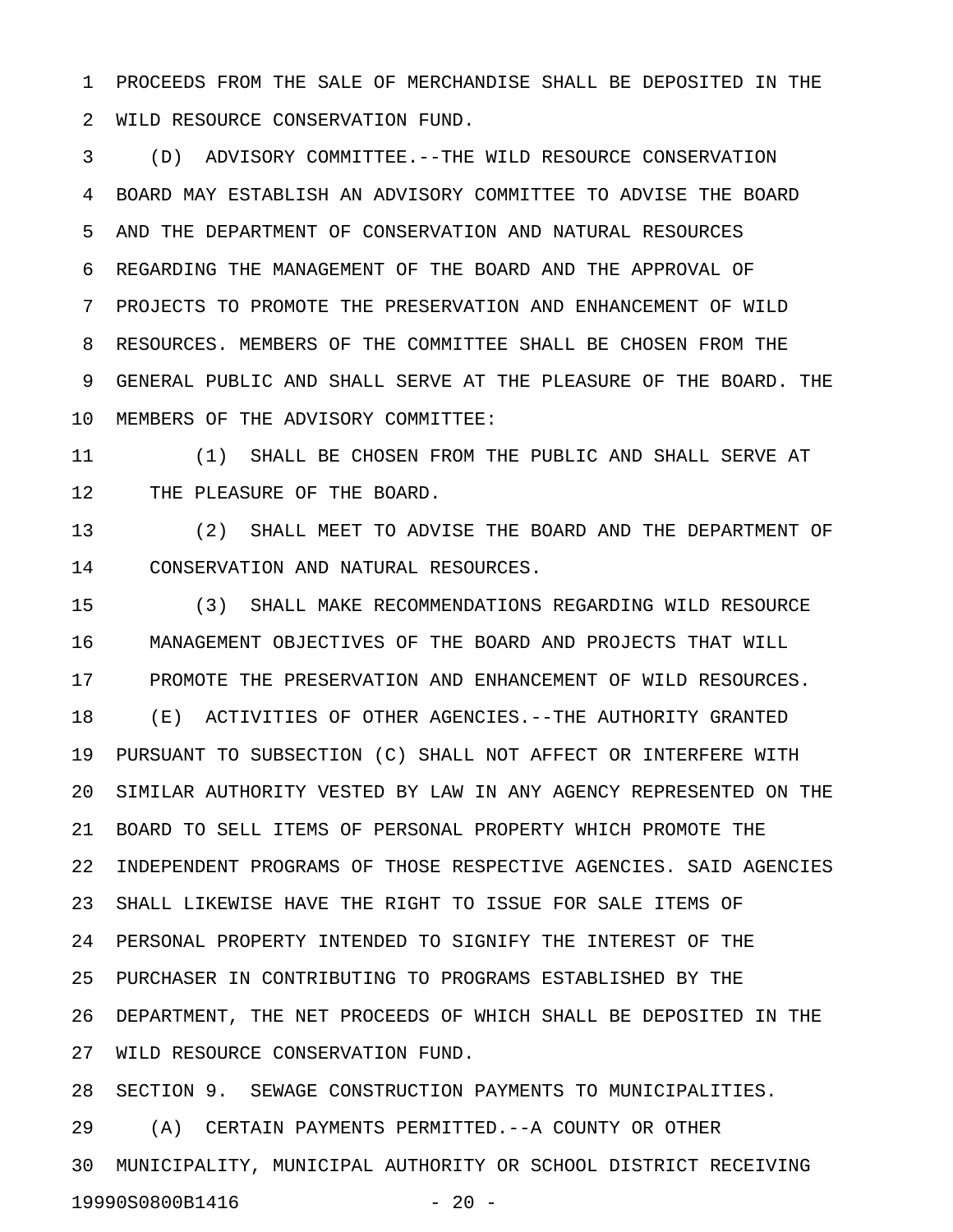1 PAYMENTS ON THE EFFECTIVE DATE OF THIS ACT PURSUANT TO THE ACT 2 OF AUGUST 20, 1953 (P.L.1217, NO.339), ENTITLED "AN ACT 3 PROVIDING FOR PAYMENTS BY THE COMMONWEALTH TO MUNICIPALITIES 4 WHICH HAVE EXPENDED MONEY TO ACQUIRE AND CONSTRUCT SEWAGE 5 TREATMENT PLANTS IN ACCORDANCE WITH THE CLEAN STREAMS PROGRAM 6 AND THE ACT, APPROVED THE TWENTY-SECOND DAY OF JUNE, ONE 7 THOUSAND NINE HUNDRED THIRTY-SEVEN (PAMPHLET LAWS 1987), AND 8 MAKING AN APPROPRIATION," MAY CONTINUE TO RECEIVE SUCH PAYMENTS 9 FOR THE CONSTRUCTION OR REPAIR OF SEWAGE TREATMENT PLANTS. 10 (B) CERTAIN PAYMENTS PROHIBITED.--NO MUNICIPALITY, MUNICIPAL 11 AUTHORITY OR SCHOOL DISTRICT WHICH IS NOT PRESENTLY RECEIVING 12 PAYMENTS PURSUANT TO THE ACT OF AUGUST 20, 1953 (P.L.1217, 13 NO.339) MAY APPLY FOR AND RECEIVE PAYMENTS UNDER THAT ACT. NO 14 NEW OR ADDITIONAL COSTS OF EQUIPMENT OR ACQUISITION OF SEWAGE 15 TREATMENT PLANTS FOR WHICH CONSTRUCTION HAS NOT COMMENCED PRIOR 16 TO THE EFFECTIVE DATE OF THIS ACT MAY BE INCLUDED IN A REQUEST 17 FOR PAYMENT BY ANY MUNICIPALITY, MUNICIPAL AUTHORITY OR SCHOOL 18 DISTRICT. FOR PURPOSES OF THIS SECTION, CONSTRUCTION SHALL BE 19 DEEMED TO HAVE COMMENCED:

20 (1) WHEN THE APPLICANT HAS APPLIED FOR OR RECEIVED A 21 PERMIT PURSUANT TO THE ACT OF JUNE 22, 1937 (P.L.1987, 22 NO.394), KNOWN AS THE CLEAN STREAMS LAW, FOR CONSTRUCTION OR 23 MODIFICATION OF THE SEWAGE TREATMENT PLANT.

24 (2) WHEN THE APPLICANT HAS APPLIED FOR OR RECEIVED 25 CONSTRUCTION FINANCING OR HAS DEDICATED CAPITAL FUNDS FOR AN 26 IDENTIFIED PROJECT AND THE APPROPRIATE CONSTRUCTION PERMIT 27 UNDER THE CLEAN STREAMS LAW HAS BEEN APPLIED FOR OR RECEIVED 28 BY DECEMBER 31, 2000.

29 (3) WHEN A CONSTRUCTION PERMIT UNDER THE CLEAN STREAMS 30 LAW IS NOT REQUIRED, A SIGNED CONTRACT OR PURCHASE ORDER FOR 19990S0800B1416 - 21 -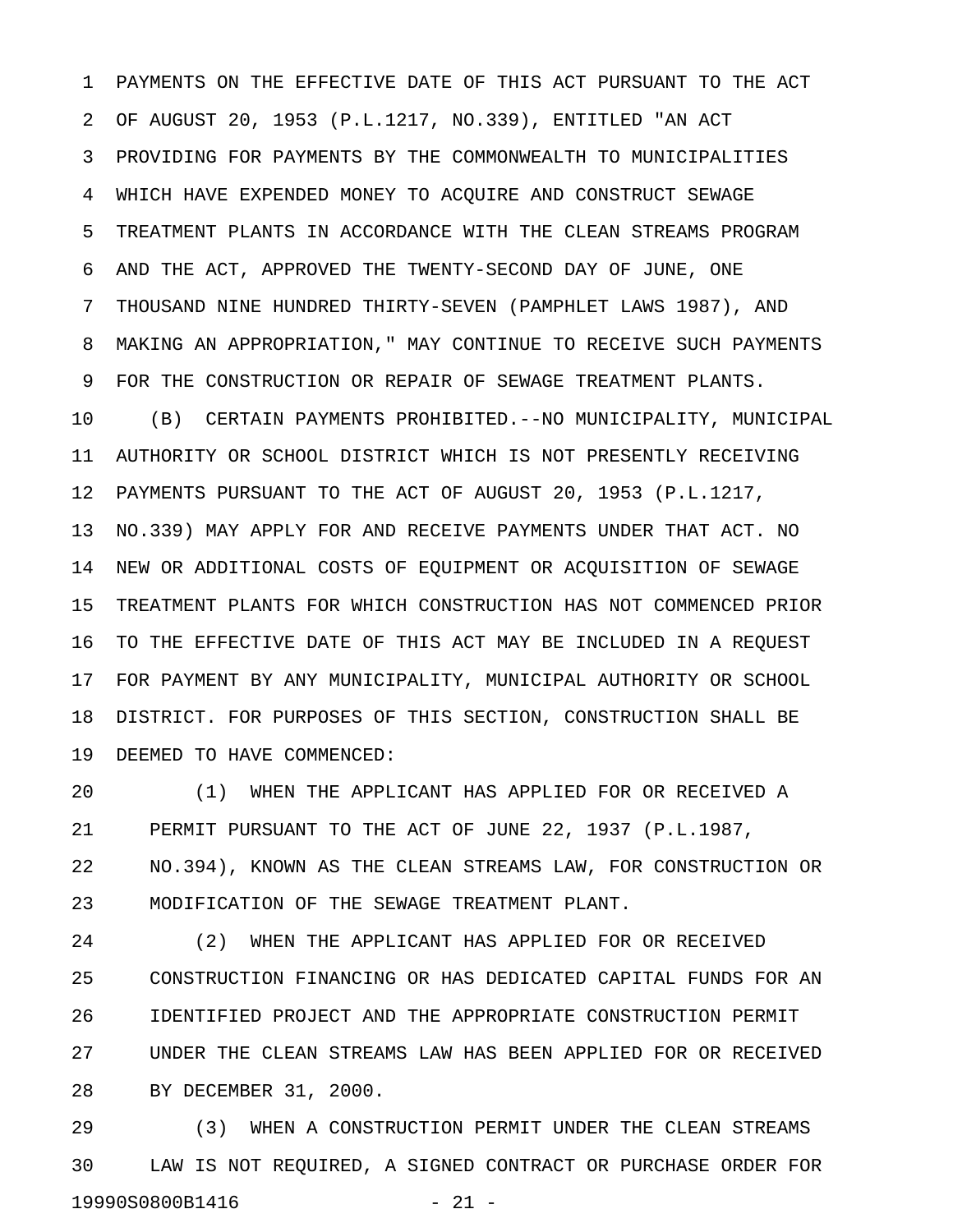1 AN ELIGIBLE ACQUISITION OR CONSTRUCTION EXPENSE HAS BEEN

2 VALIDLY EXECUTED.

3 SECTION 10. EFFECT OF REPEAL ON SEWAGE CONSTRUCTION PAYMENTS TO 4 MUNICIPALITIES.

5 (A) PAYMENTS OUTSTANDING.--THE REPEAL OF THE ACT OF AUGUST 6 20, 1953 (P.L.1217, NO.339), ENTITLED "AN ACT PROVIDING FOR 7 PAYMENTS BY THE COMMONWEALTH TO MUNICIPALITIES WHICH HAVE 8 EXPENDED MONEY TO ACQUIRE AND CONSTRUCT SEWAGE TREATMENT PLANTS 9 IN ACCORDANCE WITH THE CLEAN STREAMS PROGRAM AND THE ACT, 10 APPROVED THE TWENTY-SECOND DAY OF JUNE, ONE THOUSAND NINE 11 HUNDRED THIRTY-SEVEN (PAMPHLET LAWS 1987), AND MAKING AN 12 APPROPRIATION," UNDER SECTION 17(A) SHALL NOT AFFECT PAYMENTS BY 13 THE COMMONWEALTH, OR ANY PORTION THEREOF, THAT REMAIN 14 OUTSTANDING FOR THE COST OF ACQUISITION OR CONSTRUCTION OF A 15 SEWAGE TREATMENT PLANT BEING FUNDED UNDER THAT ACT. 16 (B) EQUIPMENT AND PLANTS REPLACED, ETC.--AS EQUIPMENT AND 17 PLANTS CONTINUING TO BE FUNDED UNDER THE ACT OF AUGUST 20, 1953 18 (P.L.1217, NO.339) ARE REPLACED, TAKEN OUT OF SERVICE OR

19 ABANDONED, PAYMENT FOR THE EQUIPMENT AND PLANTS SHALL BE

20 DISCONTINUED.

21 SECTION 11. ENVIRONMENTAL INFRASTRUCTURE GRANTS TO WATER AND 22 WASTEWATER TREATMENT FACILITIES.

23 (A) SEPARATE ACCOUNT.--SAVINGS REALIZED IN SECTION 9 SHALL 24 BE PLACED IN AN ACCOUNT WITHIN THE FUND, SEPARATE FROM THE 25 ALLOCATIONS IN SECTION 4(D), AND ADMINISTERED BY THE DEPARTMENT 26 OF ENVIRONMENTAL PROTECTION FOR ENVIRONMENTAL INFRASTRUCTURE 27 GRANTS TO A COUNTY OR OTHER MUNICIPALITY, MUNICIPAL AUTHORITIES 28 AND SCHOOL DISTRICTS FOR WATER AND WASTEWATER TREATMENT 29 FACILITIES THAT:

30 (1) IMPLEMENT NEW OR INNOVATIVE TECHNOLOGIES IN THEIR 19990S0800B1416 - 22 -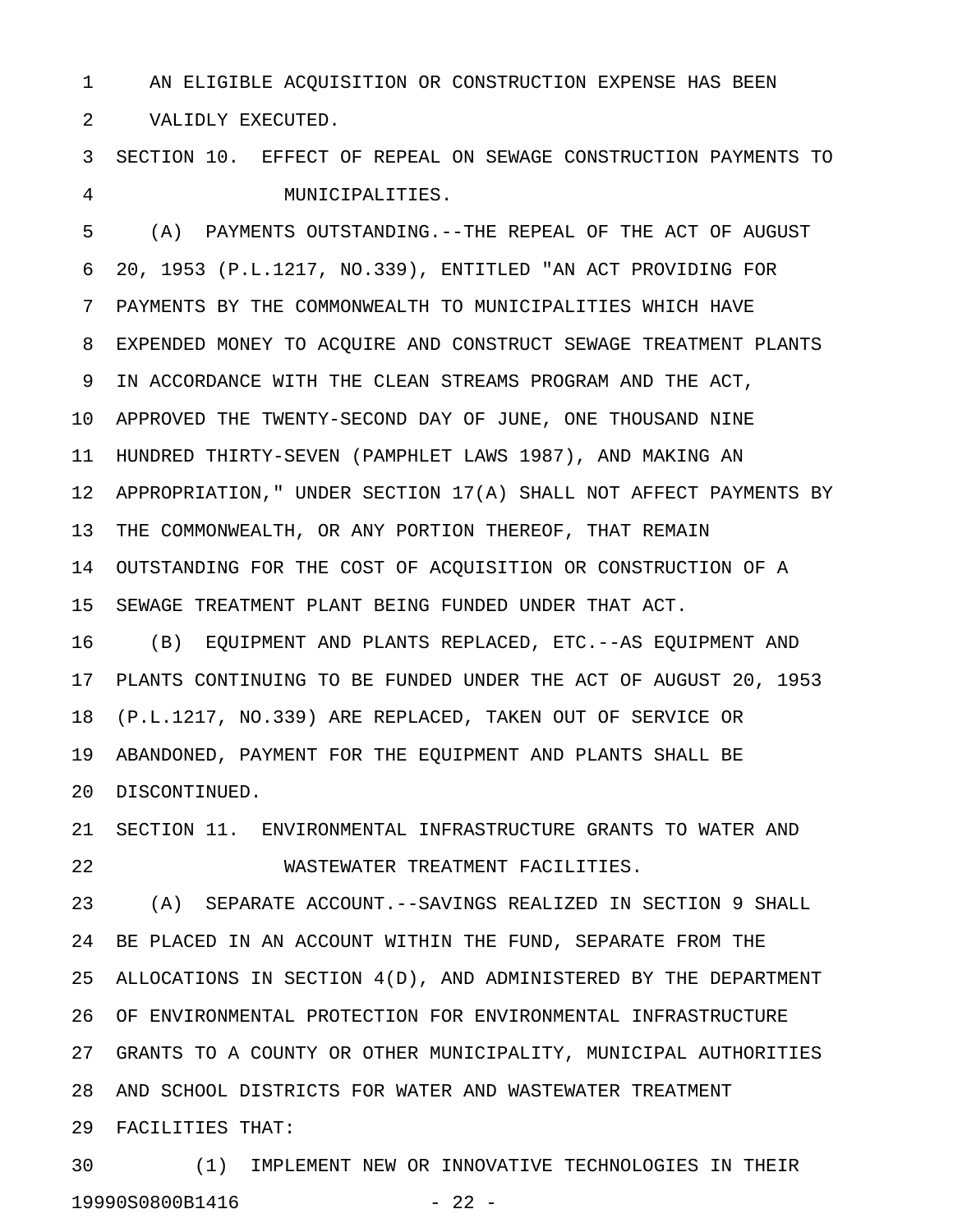1 OPERATIONS;

2 (2) IMPLEMENT POLLUTION PREVENTION TECHNIQUES IN THEIR 3 OPERATIONS; OR

4 (3) UNDERTAKE TREATMENT PROCESS MODERNIZATION OR OTHER 5 CAPITAL IMPROVEMENTS.

6 (B) LIMITATION.--FUNDING UNDER THIS SECTION SHALL BE LIMITED 7 TO CAPITAL IMPROVEMENTS TO THE PHYSICAL OPERATION OF THE 8 TREATMENT FACILITY AND NOT FOR ADMINISTRATIVE PURPOSES OR FOR 9 MACHINERY OR EQUIPMENT PERIPHERALLY RELATED TO THE OPERATION. 10 (C) FUNDING AVAILABILITY.--FUNDING SHALL BE AVAILABLE TO ALL 11 COUNTIES OR OTHER MUNICIPALITIES, MUNICIPAL AUTHORITIES AND 12 SCHOOL DISTRICTS ON THE BASIS OF COST OF THE ENVIRONMENTAL OR 13 PUBLIC HEALTH IMPROVEMENT AND NOT BASED ON DEMOGRAPHICS, PER 14 CAPITA INCOME OR OTHER UNIT OF MEASURE NOT TIED TO THE COST OF 15 THE ENVIRONMENTAL IMPROVEMENT.

16 (D) CALCULATION OF FUND MONEYS.--THE ACCOUNT SHALL BE A 17 CUMULATIVE ACCOUNT SET ANNUALLY AT THE SAVINGS AMOUNT CALCULATED 18 BY SUBTRACTING THE AMOUNT OF ANNUAL PAYMENTS FUNDED UNDER 19 SECTION 10 FROM THE AMOUNT OF PAYMENTS CAPPED UNDER SECTION 9. 20 SECTION 12. PROTECTION OF RECYCLING FUND.

21 (A) MARKET DEVELOPMENT FUNDING.--THE DEPARTMENT OF 22 ENVIRONMENTAL PROTECTION, ON AN ANNUAL BASIS, SHALL PROVIDE 23 SUFFICIENT MONEYS FOR MARKET DEVELOPMENT FROM THE RECYCLING FUND 24 TO PROMOTE THE LONG-TERM SUSTAINABILITY OF RECYCLING AND TO 25 PROMOTE THE CONTINUED GROWTH OF THE RECYCLING RATE. FOR PURPOSES 26 OF THIS SUBSECTION, MARKET DEVELOPMENT SHALL MEAN A SET OF 27 GOVERNMENT POLICIES AND PROGRAMS THAT PROMOTE THE REMOVAL OF 28 MARKETPLACE BARRIERS TO RECYCLING AND THAT PROMOTE A PRODUCTIVE 29 END USE FOR RECYCLABLES COLLECTED FROM RESIDENTS AND BUSINESSES. 30 (B) REVIEW OF EXPENDITURES.--PRIOR TO SUBMITTING ITS ANNUAL 19990S0800B1416 - 23 -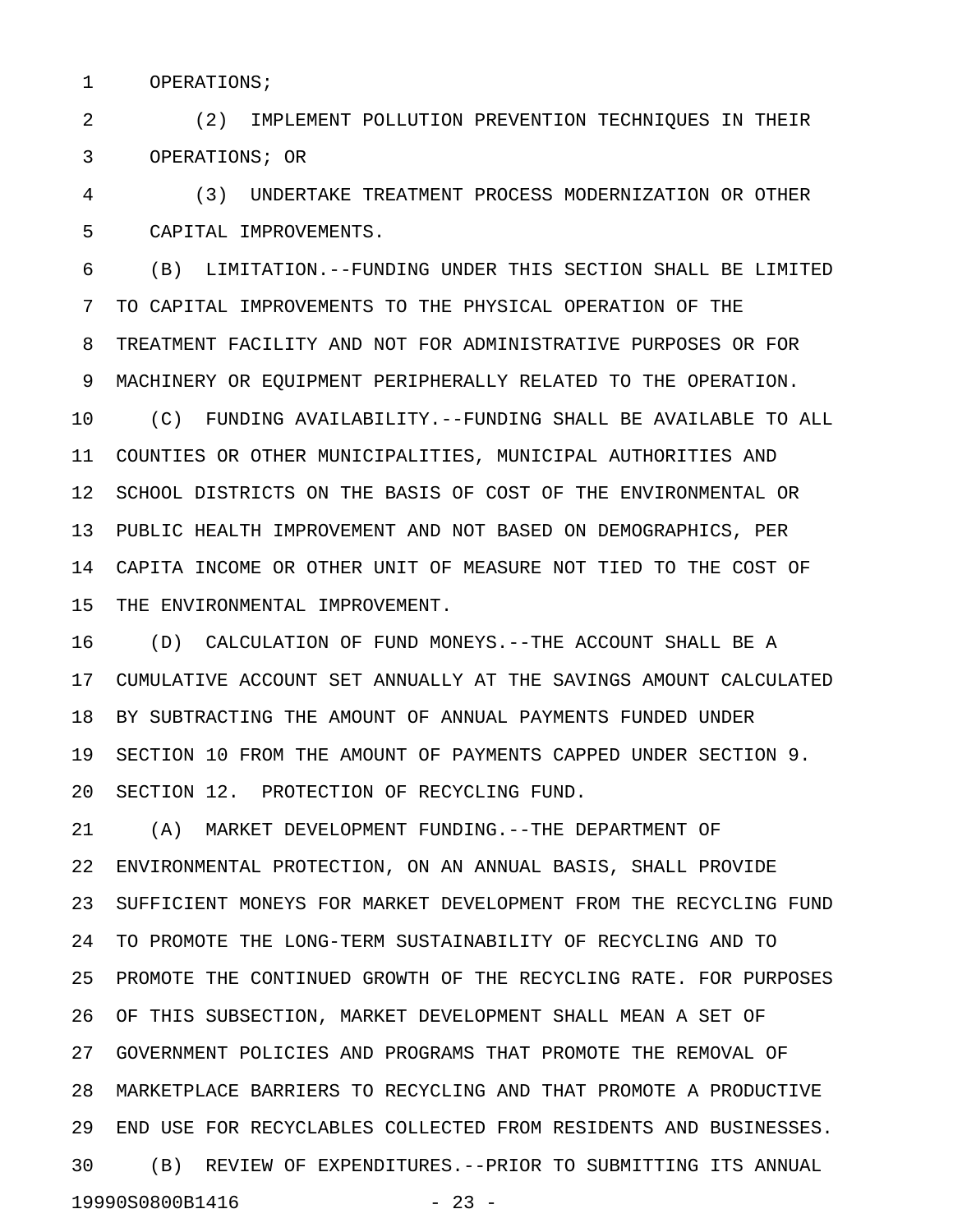1 RECYCLING FUND SPENDING PLAN TO THE GENERAL ASSEMBLY, THE 2 DEPARTMENT OF ENVIRONMENTAL PROTECTION SHALL SUBMIT DETAILS OF 3 ITS PROPOSED EXPENDITURES UNDER THE ACT OF JULY 28, 1988 4 (P.L.556, NO.101), KNOWN AS THE MUNICIPAL WASTE PLANNING, 5 RECYCLING AND WASTE REDUCTION ACT, INCLUDING ADDITIONAL 6 EXPENDITURES FOR MARKET DEVELOPMENT, FOR REVIEW AND COMMENT TO 7 THE RECYCLING FUND ADVISORY COMMITTEE. AT THE SAME TIME, THE 8 DEPARTMENT SHALL SUBMIT DETAILS OF ITS ACTUAL EXPENDITURES UNDER 9 THE MUNICIPAL WASTE PLANNING, RECYCLING AND WASTE REDUCTION ACT 10 FOR THE PRIOR FISCAL YEAR, INCLUDING ACTUAL EXPENDITURES FOR 11 MARKET DEVELOPMENT, FOR REVIEW AND COMMENT TO THE COMMITTEE. THE 12 INFORMATION ON ACTUAL EXPENDITURES PROVIDED TO THE COMMITTEE 13 SHALL INCLUDE A COMPLETE LIST OF ELIGIBLE GRANT APPLICATIONS 14 RECEIVED BY THE DEPARTMENT OF ENVIRONMENTAL PROTECTION PURSUANT 15 TO SECTIONS 901 AND 902 OF THE MUNICIPAL WASTE PLANNING, 16 RECYCLING AND WASTE REDUCTION ACT IN THE PRIOR FISCAL YEAR. THE 17 LIST SHALL INCLUDE:

18 (1) THE NAME OF THE APPLICANT.

19 (2) THE AMOUNT OF FUNDING REQUESTED.

20 (3) THE AMOUNT OF FUNDING OFFERED BY THE DEPARTMENT OF 21 ENVIRONMENTAL PROTECTION.

22 (4) AN EXPLANATION OF ANY DIFFERENCE BETWEEN THE AMOUNT 23 REQUESTED BY THE APPLICANT AND THE AMOUNT OFFERED BY THE 24 DEPARTMENT OF ENVIRONMENTAL PROTECTION.

25 (C) MINIMUM LEVEL OF FUNDING.--FOR A PERIOD OF FIVE YEARS 26 FROM THE EFFECTIVE DATE OF THIS ACT, MONEYS EXPENDED FOR 27 PROGRAMS AUTHORIZED IN THE MUNICIPAL WASTE PLANNING, RECYCLING 28 AND WASTE REDUCTION ACT SHALL NOT FALL BELOW LEVELS EXPENDED IN 29 FISCAL YEAR 1998-1999.

30 (D) INFORMATION TO APPLICANT.--WHEN THE DEPARTMENT OF 19990S0800B1416 - 24 -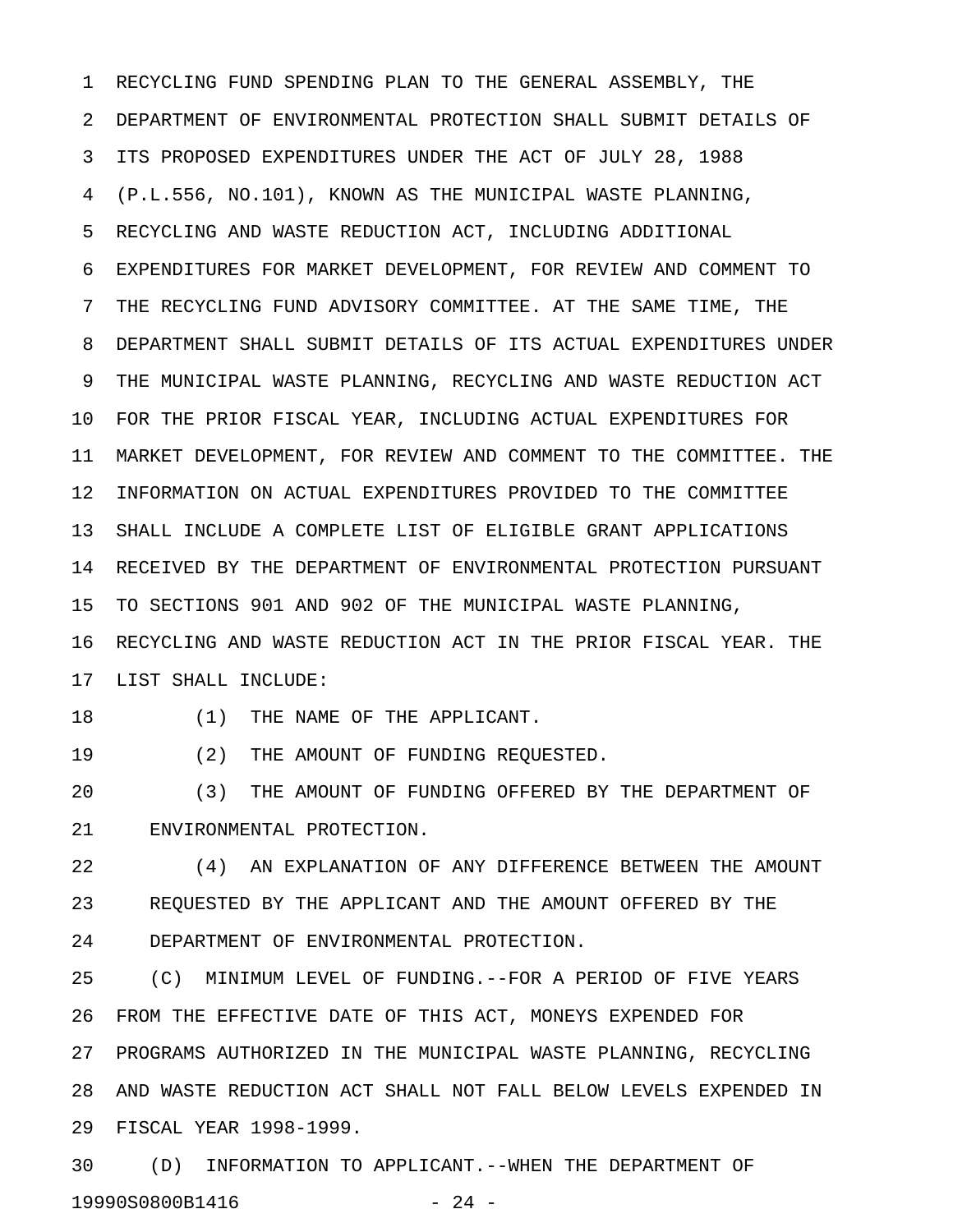1 ENVIRONMENTAL PROTECTION DENIES AN APPLICATION FOR A GRANT, OR 2 APPROVES AN APPLICATION FOR LESS THAN THE AMOUNT REQUESTED BY 3 THE APPLICANT, THE DEPARTMENT SHALL PROVIDE THE APPLICANT WITH A 4 WRITTEN STATEMENT INDICATING THE REASON FOR THE DENIAL OR 5 REDUCTION IN FUNDING AMOUNT. WHERE AN OTHERWISE ELIGIBLE GRANT 6 APPLICATION MEETS THE CRITERIA OF THE DEPARTMENT OF 7 ENVIRONMENTAL PROTECTION FOR FUNDING BUT CANNOT BE FUNDED BY THE 8 DEPARTMENT DURING THE CURRENT FISCAL YEAR, THE DEPARTMENT SHALL 9 PROVIDE A WRITTEN STATEMENT TO THE APPLICANT EXPLAINING HOW THE

10 DEPARTMENT PLANS TO FUND THE APPLICATION.

11 SECTION 13. EXTENSION OF FEES.

12 (A) RECYCLING FEE.--NO FEE SHALL BE IMPOSED UNDER SECTION 13 701 OF THE ACT OF JULY 28, 1988 (P.L.556, NO.101), KNOWN AS THE 14 MUNICIPAL WASTE PLANNING, RECYCLING AND WASTE REDUCTION ACT, ON 15 OR AFTER OCTOBER 15, 2004.

16 (B) FEE ESTABLISHED.--EACH OPERATOR OF A MUNICIPAL WASTE 17 LANDFILL SHALL PAY, IN THE SAME MANNER PRESCRIBED IN SECTION 701 18 OF THE MUNICIPAL WASTE PLANNING, RECYCLING AND WASTE REDUCTION 19 ACT, AN AMOUNT EQUAL TO 25ç PER TON OF WEIGHTED WASTE OR 25ç PER 20 THREE CUBIC YARDS OF VOLUME MEASURED WASTE FOR ALL SOLID WASTE 21 RECEIVED AT THE LANDFILL. THESE FEES SHALL BE PAID TO THE STATE 22 TREASURY AND DEPOSITED INTO THE FUND.

23 SECTION 14. ALLOCATION OF STATE REALTY TRANSFER TAX REVENUES. 24 BEGINNING JANUARY 31, 2000, AND AT THE END OF EACH MONTH 25 THEREAFTER THROUGH DECEMBER 31, 2004, THE STATE TREASURER SHALL 26 TRANSFER TO THE ENVIRONMENTAL STEWARDSHIP FUND 30% OF THE 27 PREVIOUS MONTH'S REVENUES FROM THE TAX IMPOSED UNDER SECTION 28 1102-C OF THE ACT OF MARCH 4, 1971 (P.L.6, NO.2), KNOWN AS THE 29 TAX REFORM CODE OF 1971. UPON THE ENACTMENT OF AN INCREASE OF 30 THE TAX IMPOSED UNDER SECTION 1102-C OF THE TAX REFORM CODE OF 19990S0800B1416 - 25 -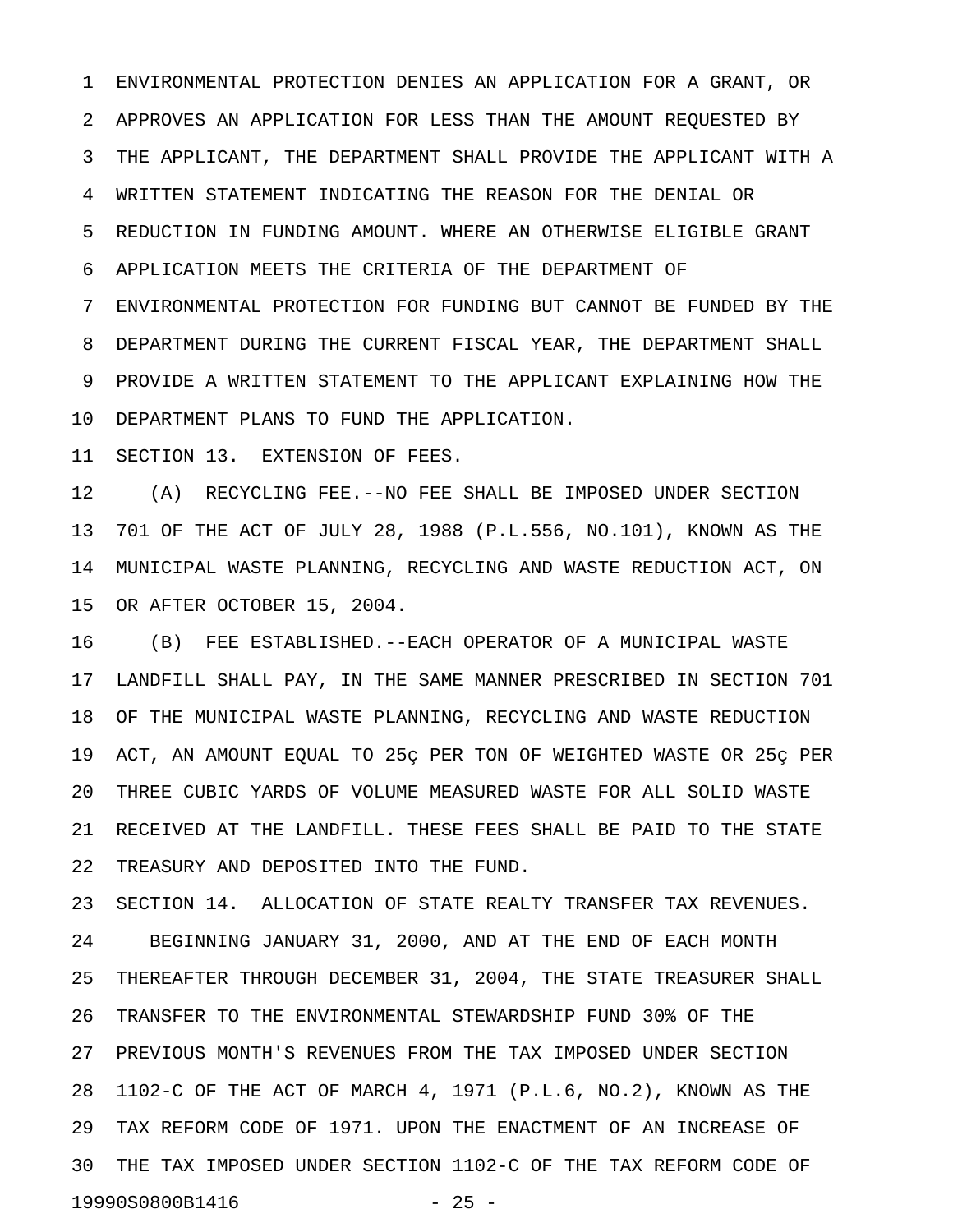1 1971, THE AMOUNT TRANSFERRED EACH MONTH PURSUANT TO THIS SECTION 2 SHALL NOT EXCEED THE AMOUNT WHICH WOULD HAVE BEEN COLLECTED HAD 3 THE TAX INCREASE NOT BEEN ENACTED.

4 SECTION 15. EFFECT OF REPEAL OF SITE-SPECIFIC POSTCLOSURE FUND 5 PROVISIONS.

6 (A) GENERAL RULE.--PRIOR TO CERTIFICATION OF FINAL CLOSURE 7 AND RELEASE BY THE DEPARTMENT OF ENVIRONMENTAL PROTECTION OF THE 8 LANDFILL BOND UNDER THE ACT OF JULY 7, 1980 (P.L.380, NO.97), 9 KNOWN AS THE SOLID WASTE MANAGEMENT ACT, AND THE REGULATIONS 10 PROMULGATED THERETO, THE TRUSTEE MAY RELEASE MONEYS FROM THE 11 TRUST TO THE COUNTY WHICH ESTABLISHED THE TRUST UPON WRITTEN 12 REQUEST FROM THE COUNTY TO THE TRUSTEE IN ORDER FOR THE COUNTY 13 TO SPEND THE MONEY TO FUND COUNTY CONSERVATION DISTRICTS, 14 PROTECT FARMLAND OR TO ACCOMPLISH ANY OTHER PURPOSE AUTHORIZED 15 BY THIS ACT. PAYMENT OF DEBT SERVICE BY A COUNTY ON OBLIGATIONS 16 ISSUED TO FUND SUCH PURPOSES SHALL BE DEEMED TO BE PAID FOR A 17 PERMITTED PURPOSE. EXPENDITURE FOR FARMLAND PRESERVATION MUST 18 COMPLY WITH THE ACT OF JUNE 30, 1981 (P.L.128, NO.43), KNOWN AS

19 THE AGRICULTURAL AREA SECURITY LAW.

20 (B) LIMITATIONS.--MONEYS IN A SITE-SPECIFIC POSTCLOSURE 21 TRUST THAT HAVE NOT BEEN RELEASED TO THE COUNTY PRIOR TO 22 CERTIFICATION OF FINAL CLOSURE AND RELEASE OF THE LANDFILL BOND 23 MAY BE USED ONLY FOR REMEDIAL MEASURES AND EMERGENCY ACTIONS 24 THAT ARE NECESSARY TO PREVENT OR ABATE ADVERSE EFFECTS UPON THE 25 ENVIRONMENT AFTER CLOSURE OF THE LANDFILL. THE COUNTY MAY 26 WITHDRAW ACTUAL COSTS INCURRED IN ESTABLISHING AND ADMINISTERING 27 THE TRUST IN AN AMOUNT NOT TO EXCEED 0.5% OF THE MONEYS 28 DEPOSITED IN THE TRUST. THE TRUSTEE MAY RELEASE MONEYS FOR 29 REMEDIAL MEASURES AND EMERGENCY ACTIONS ONLY UPON WRITTEN 30 REQUEST OF THE OPERATOR OF A LANDFILL AND UPON PRIOR WRITTEN 19990S0800B1416 - 26 -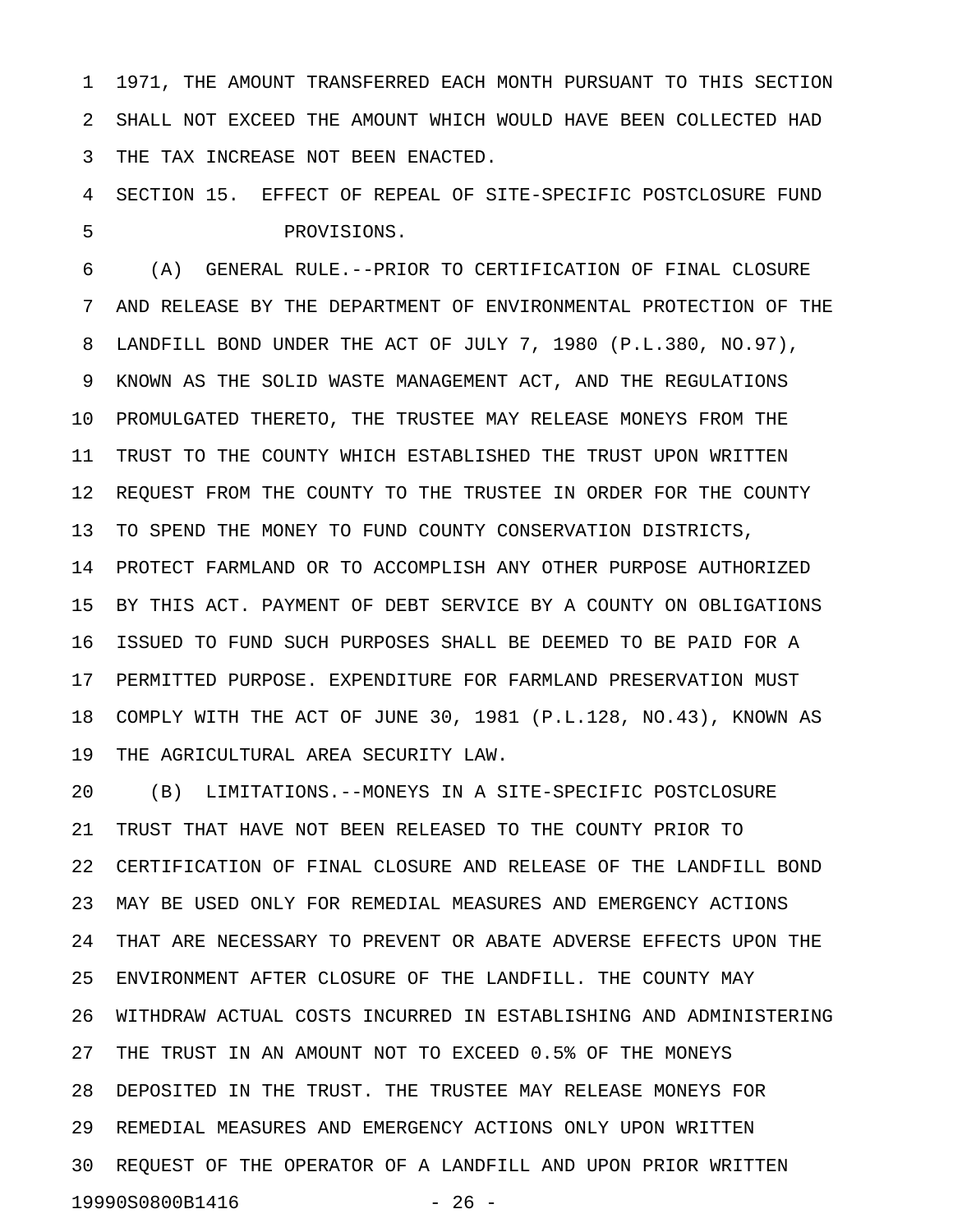1 APPROVAL BY THE DEPARTMENT OF ENVIRONMENTAL PROTECTION. SUCH 2 REQUEST SHALL INCLUDE THE PROPOSED AMOUNT AND PURPOSE OF THE 3 WITHDRAWAL AND A COPY OF THE DEPARTMENT OF ENVIRONMENTAL 4 PROTECTION'S WRITTEN APPROVAL OF THE EXPENDITURE. A COPY OF THE 5 REQUEST SHALL BE PROVIDED TO THE COUNTY AND THE HOST 6 MUNICIPALITY. A COPY OF ANY WITHDRAWAL DOCUMENT PREPARED BY THE 7 TRUSTEE SHALL BE PROVIDED TO THE DEPARTMENT OF ENVIRONMENTAL 8 PROTECTION, THE COUNTY AND THE HOST MUNICIPALITY. NO WITHDRAWAL 9 FROM THIS TRUST FOR REMEDIAL MEASURES AND EMERGENCY ACTIONS MAY 10 BE MADE UNTIL AFTER THE DEPARTMENT OF ENVIRONMENTAL PROTECTION 11 HAS CERTIFIED CLOSURE OF THE LANDFILL. MONEYS REMAINING IN A 12 TRUST SUBSEQUENT TO CERTIFICATION OF FINAL CLOSURE OF THE 13 LANDFILL AND RELEASE OF THE LANDFILL'S BOND SHALL BE GIVEN TO 14 THE COUNTY THAT ESTABLISHED THE TRUST FOR USE IN A MANNER 15 CONSISTENT WITH THIS ACT.

16 SECTION 16. POLLUTION PREVENTION APPROPRIATION.

17 THE SUM OF \$2,000,000 IS HEREBY APPROPRIATED, UPON APPROVAL 18 OF THE GOVERNOR, TO THE DEPARTMENT OF ENVIRONMENTAL PROTECTION 19 FROM THE HAZARDOUS SITES CLEANUP FUND FOR THE FISCAL YEAR JULY 20 1, 1999, TO JUNE 30, 2000, FOR THE PURPOSES OF EXPANDING THE 21 SMALL BUSINESS AND HOUSEHOLD POLLUTION PREVENTION PROGRAM TO 22 PROVIDE ONSITE ASSESSMENTS AND RECOMMENDATIONS FOR POLLUTION 23 PREVENTION AND ENERGY EFFICIENCY TECHNIQUES FOR FISCAL YEAR 24 1999-2000. THE GENERAL ASSEMBLY MAY APPROPRIATE UP TO \$2,000,000 25 IN ADDITIONAL FUNDS FROM THE HAZARDOUS SITES CLEANUP FUND FOR 26 THE FISCAL YEAR JULY 1, 2000, TO JUNE 30, 2001, FOR THIS 27 PURPOSE.

28 SECTION 17. REPEALS.

29 (A) ABSOLUTE.--THE FOLLOWING ACTS AND PARTS OF ACTS ARE 30 REPEALED:

19990S0800B1416 - 27 -